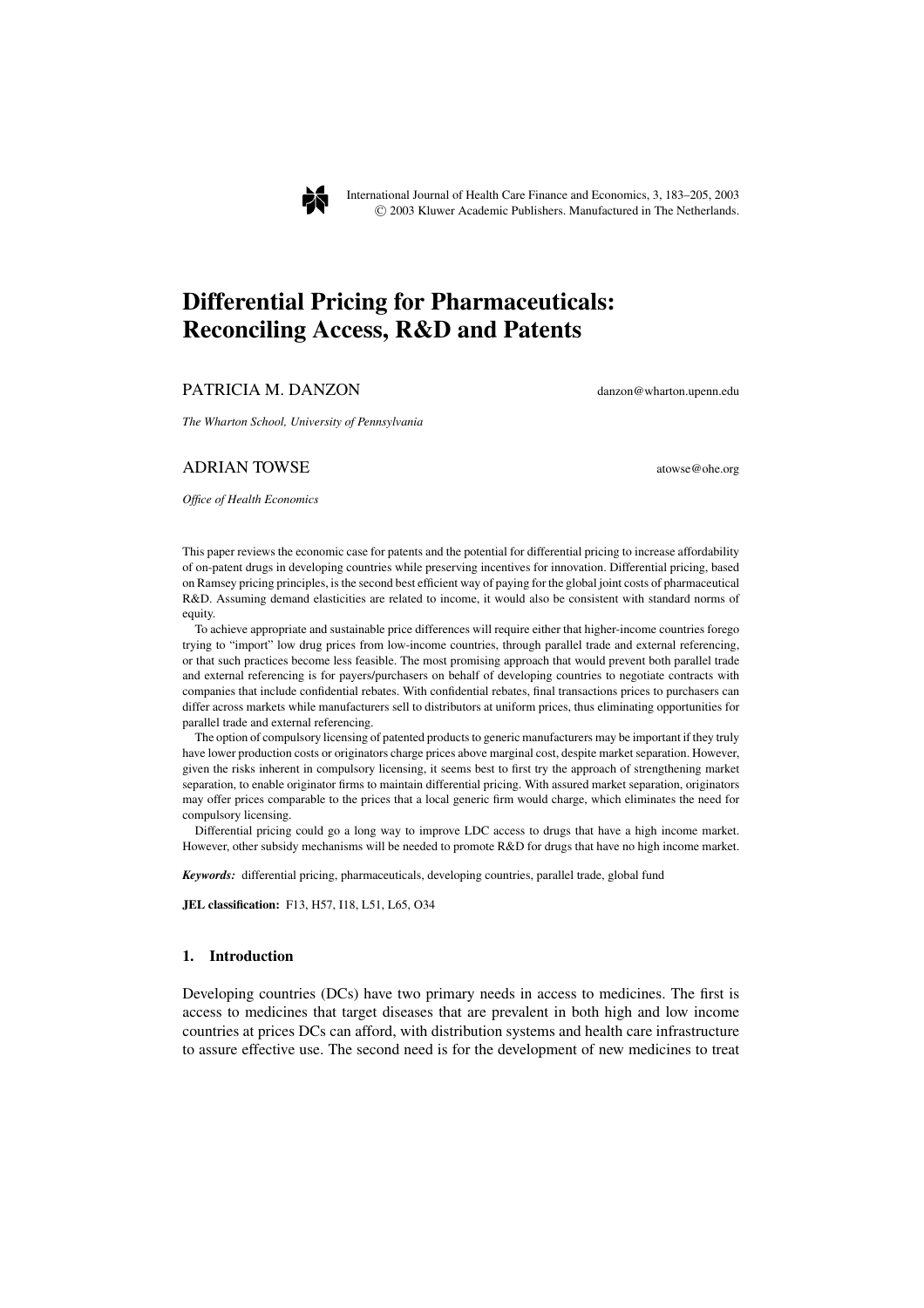#### 184 DANZON AND TOWSE

diseases that exist primarily in DCs. At the center of the international debate over improving DC access to medicines is the role of patents. Patents are generally considered necessary to encourage R&D, particularly in an R&D-intensive industry such as pharmaceuticals. Acceptance of a 20 year patent term is a condition of membership in the World Trade Organization (WTO), with transitional arrangements for DCs. This has led to widespread concern that the adoption of patents in DCs will lead to higher prices than are currently paid for generic "copy" products, which would no longer be legal, thereby making drugs even more unaffordable.

In this paper, we argue that differential pricing makes it possible to reconcile patents, which are necessary for innovation, with affordability of drugs for DCs, at least for drugs with an affluent country market. Under well-designed differential pricing, prices in affluent (and, to a lesser extent, middle income countries) exceed the marginal cost of production and distribution in these countries by enough, in aggregate, to cover the joint costs of R&D, while prices in DCs cover only their marginal cost. Antibiotics and HIV-AIDS drugs exemplify medicines that serve both high income and DC markets, for which differential pricing could simultaneously yield prices that are affordable to low income countries while preserving incentives for R&D.<sup>1</sup>

For drugs to treat diseases found only in DCs, there is no high income market where prices can exceed marginal costs in order to cover the joint costs of R&D. For most DC drugs, the prices that DC patients can afford to pay are insufficient to cover costs and hence to create incentives for innovators to invest in R&D. Thus some external subsidy—either a demand-side subsidy to patients or a supply-side subsidy to innovator firms—is necessary to create incentives to develop treatments for DC—only diseases. Patents are necessary but will not suffice: having the legal authority to charge high prices is of no value if patients or governments cannot pay. Various subsidy options have been proposed for funding R&D on DC drugs, but these are not discussed here. The focus of this paper is on the use of differential pricing for drugs that serve both high income and DC markets.

The structure of the paper is as follows: Section 2 reviews the importance of joint costs in the cost structure of the research-based pharmaceutical industry. Section 3 outlines the theory of Ramsey pricing, and compares these Ramsey-optimal price differentials to the price differentials that in theory emerge in monopolistically competitive markets with entry. Section 4 examines the determinants of actual price differences within the US and crossnationally; reviews the effects of parallel trade and external referencing (benchmarking prices in higher income countries to lower foreign prices); and discusses the cost shifting argument against differential pricing. Sections 5 and 6, respectively, discuss implementation of differential pricing and compulsory licensing. Section 7 concludes.

## **2. The Cost Structure of Research-Based Pharmaceuticals and the Economic Role of Patents**

The research-based pharmaceutical industry in the US spends 15.6 percent of global sales on R&D, compared to 3.9 percent for US industry overall excluding drugs and medicines (PhRMA, 2001). This sales-based measure understates R&D expense as a percentage of the total costs of developing and producing new drugs, because it omits the "opportunity"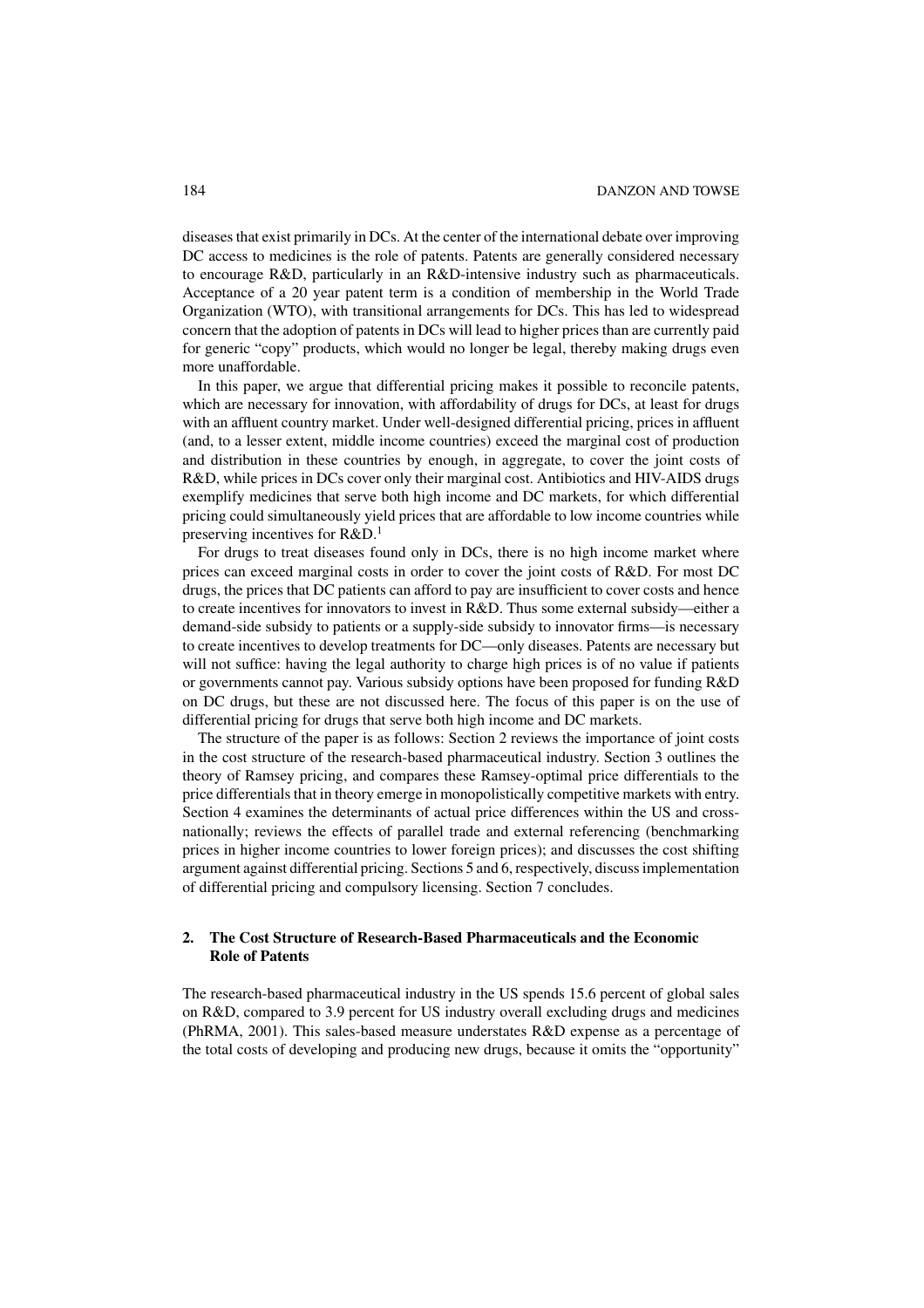or capital cost of funds over the  $8-12$  years required for drug discovery and development.<sup>2</sup> Adding in this cost of funds, R&D accounts for roughly 30 percent of the total cost of developing, producing and marketing new drugs, with all costs measured as discounted present value at the time of product launch (Danzon, 1997).

This large R&D expense complicates pricing for several reasons. First, R&D is a fixed, globally joint cost; that is, this cost is largely invariant to the number of patients or countries that ultimately use the drug and cannot be causally attributed to specific countries. Once a compound has been developed to serve affluent countries, no incremental R&D expense is needed to serve low-income countries.<sup>3</sup> Second, this global joint cost is largely sunk by the time the product is launched and price is negotiated. The marginal cost or incremental cost incurred to serve an additional country or patient group depends on the decision at hand. As a drug advances through its life cycle and is launched in more countries, country-specific launch costs are sunk. Marginal cost includes only the variable cost of producing and selling additional units, which is usually very low.<sup>4</sup>

If there were no patents, generically equivalent "copy" products could enter freely and competition would force prices down to marginal cost. Marginal cost pricing would suffice to cover the expenses of copy products that incur only production and distribution costs with negligible R&D or promotion expense. But marginal cost pricing cannot generate sufficient revenue to cover the R&D costs of innovator firms. Hence free entry and the resulting marginal cost pricing are incompatible with sustained incentives for R&D. The economic purpose of patents is therefore to bar entry of copy products for the term of the patent, to provide the innovator firm with an opportunity to price above marginal cost and thereby recoup R&D expense, in order to preserve incentives for future R&D.

Economic theory views patent protection as a "second best" way to pay for R&D. In a "first best" or fully efficient outcome, all consumers whose marginal benefit exceeds marginal cost should use the product; however, patents permit pricing above marginal cost, hence some consumers may forego the product even though their marginal benefit exceeds the marginal cost. But with large fixed costs of R&D no first best solution is possible: marginal cost pricing to consumers would generate inadequate revenue to sustain innovation unless the government subsidized R&D. However, raising the necessary taxes undermines efficiency and possibly equity in other sectors of the economy and allocating subsidies ex ante in a way that creates efficient incentives and avoids waste is difficult, if not impossible. Thus a patent system, which enables innovator firms to charge prices above marginal cost to consumers who use the product, is generally viewed as the best practical approach to funding R&D in industrialized countries.

The objection to patents in DCs assumes that patent-holders would charge prices significantly above marginal cost and above the prices currently charged for copy products, making drugs even less affordable and leading to suboptimal utilization. Some have argued for ex post government purchase of a patent (Kremer, 1996) or of licensing rights (Ganslandt, Maskus and Wong,  $2001$ <sup>5</sup>. However, even though patents may in theory enable a firm to charge a price above marginal cost, this may not be in the firm's self-interest in markets where consumers cannot afford to pay. Thus a patent-holder may rationally set prices near marginal cost in low-income markets where demand is highly price-elastic, provided that these low prices cannot spill-over to other, potentially higher-priced markets in the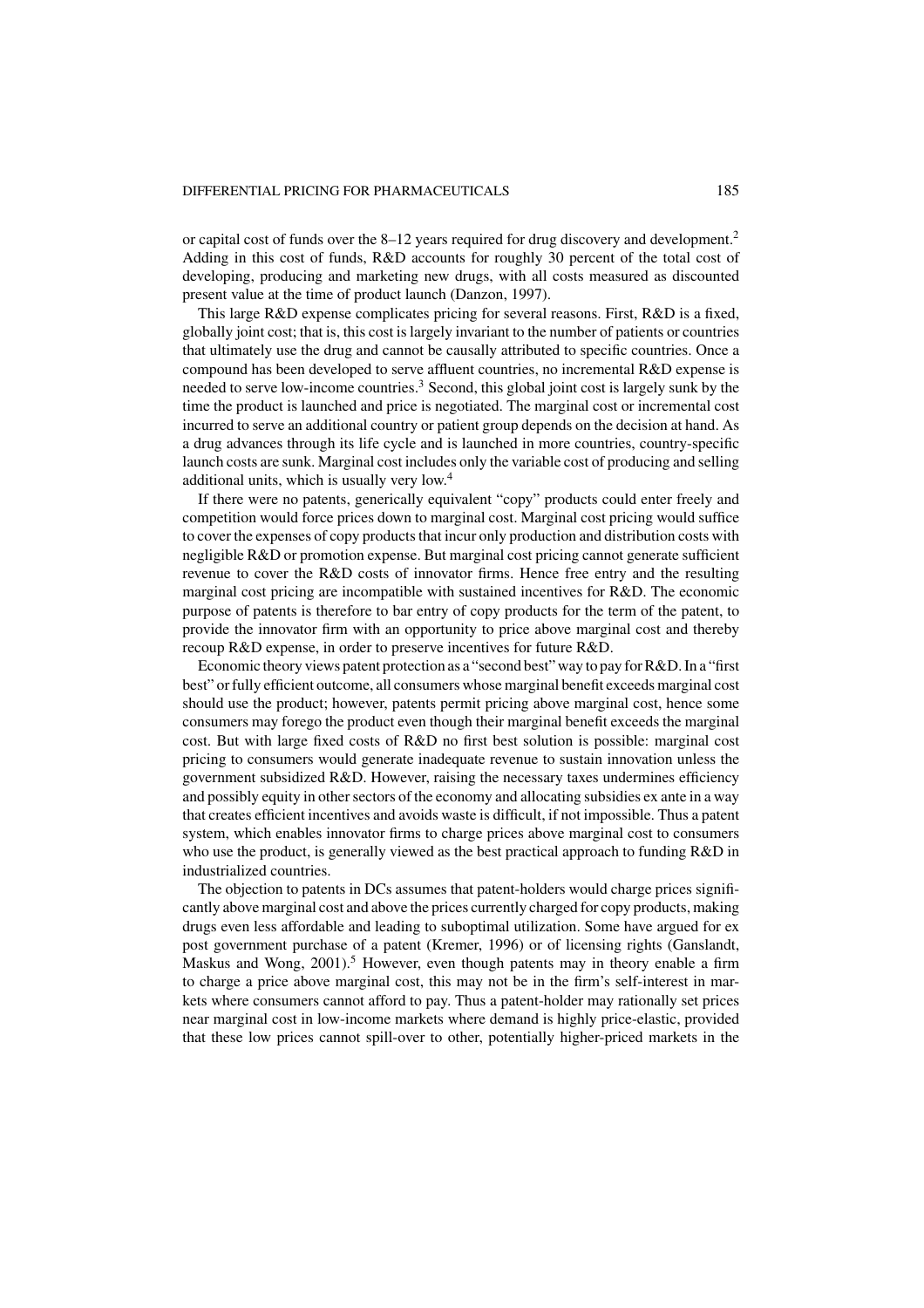same country or other countries. It has been argued that this will not happen. For example, Lanjouw (1998) argues that patents will substantially increase drug prices in India.<sup>6</sup> However, this is in part because of the potential for Indian prices to spillover through external referencing by high income countries, and because she expects the extension of medical insurance (to cover some or all of the 70% of the currently uninsured population) to increase prices. We argue below that US and other evidence indicates that powerful third party payers obtain lower prices than out-of-pocket purchasers.<sup>7</sup> We discuss later policies necessary to prevent price-spillovers and options to enable governments/purchasers in DCs to bargain effectively on behalf of their populations to achieve the lowest possible price.

## **3. Efficient Payment for R&D: Ramsey Pricing**

Necessary conditions for (second best) efficiency in drug utilization and drug development are: (1) price  $P$  is at least equal to marginal cost MC in each market or country; and (2) prices exceed MC by enough, in aggregate over all markets, to cover the joint costs of R&D, including a normal, risk-adjusted rate of return on capital (F):

$$
P_j \geq \text{MC}_j, \text{ and } \tag{1}
$$

$$
\Sigma(P_j - \text{MC}_j) \ge F \tag{2}
$$

The first condition, that price covers marginal cost in each market, assures that the product will be supplied and that marginal benefit exceeds marginal cost, as required for efficient resource use. In the case of health services, the price paid for drugs may include social insurance and possibly other subsidy payments, reflecting the willingness of higher income taxpayers/countries to subsidize consumption for lower income populations. The second equation is both a break-even condition for the firm and a necessary condition for efficient investment in R&D. These necessary conditions for efficiency in drug consumption and innovation do not imply or require that prices should be the same for all consumers.

The key policy question is, What pricing structure across markets would satisfy these two conditions and yield the greatest social welfare for consumers?

Ramsey optimal pricing (ROP) (Ramsey, 1927; Baumol and Bradford, 1970) is the set of price differentials that yield the highest possible social welfare, subject to assuring a specified target profit level for the producer, usually a normal, risk-adjusted return on capital. The ROP solution is that prices should differ across market segments in inverse relation to their demand elasticities. In the case of a single product, the condition for the optimal markup of price over marginal cost for submarket j is:<sup>8</sup>

$$
\frac{p^j - c^j}{p^j} = -\frac{\lambda}{(1+\lambda)} \frac{1}{E_j}
$$
\n<sup>(3)</sup>

or

$$
L^j = D/E_j \tag{3'}
$$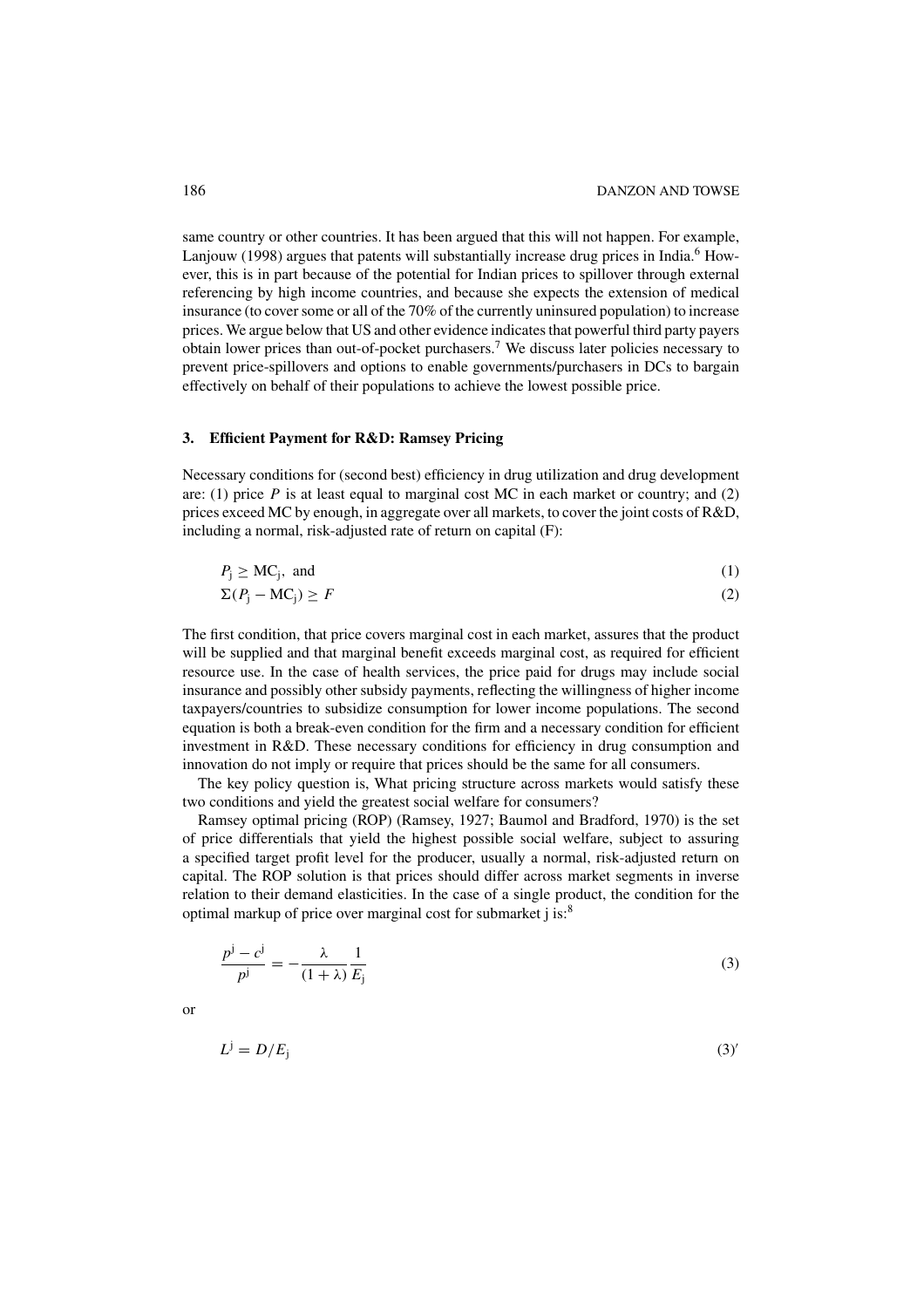where  $E_j$  is the own elasticity of demand in market j. Thus  $L^j$ , which is the mark-up of price over marginal cost (also called the Lerner index) in market j, should be proportional to the demand elasticity  $E_i$ . The proportionality term  $D$  is defined by the normal profit (or other) constraint. Thus if marginal cost is the same in all markets, ROP means prices differ depending only on demand elasticities. If marginal cost differs across markets, these conditions apply to mark-ups over market-specific marginal cost.

The intuitive explanation for ROP is simple. Recall that the ideal would be to charge everyone their marginal cost but this is not practical because pricing at marginal cost would not cover R&D. The Ramsey solution minimizes the welfare loss from departing from this ideal: more price-sensitive users should be charged a smaller mark-up over marginal cost than less price sensitive users, because the price-sensitive users would reduce their consumption by proportionately more, if faced with the same prices. Charging lower prices to more price-sensitive users is also consistent with equity, assuming that lower income consumers have more elastic demand, on average.<sup>9</sup>

## *3.1. Ramsey Price Differentials vs. Profit-Maximizing Differentials*

One common objection to ROP is that it proposes price differentials similar to those charged by a price discriminating monopolist (PDM). The monopolist's profit-maximizing mark-up in market *i* is:

$$
(p^j - c^j)/p^j = L^j = 1/E_j
$$
\n(4)

Comparing the price markups in equations (3) and (4), the *relative* markups across markets are the same under PDM as under ROP, but the *absolute* prices may differ due to the profit constraint factor, *D* (which is unity for the monopolist). Ramsey prices are derived to yield a specific target return on capital for the firm. By contrast, the unconstrained monopolist may try to maximize profit, but may actually realize more or less than a normal rate of return in any given year. But in the long run, with unrestricted entry and exit of firms offering competing but differentiated products, dynamic competition will reduce *expected* profits to normal levels at the margin. This is simply the standard monopolistic competition result, which fits the pharmaceutical industry reasonably well. Under monopolistic competition, entry occurs until excess expected profits are eliminated for the marginal firm and the marginal product in each firm's portfolio of products. Ex post of course actual realized profits of a given firm may be above or below normal levels. Given the scientific and market risks faced by the pharmaceutical industry, it is not surprising that expectations in pharmaceuticals are not always accurate. Grabowski and Vernon (1990, 2003) conclude that on average, new chemical entities (NCEs) launched in the 1980s and 1990s, earned at most modest excess returns on average, but that 70 per cent of new products generated insufficient global revenues to cover the average cost of R&D. Some firms have been very successful while others have exited through merger or other means, and average profitability has varied over time. Moreover, there is strong evidence that dynamic entry in response to *expected* profits occurs long before those profits are actually realized. The pace of entry of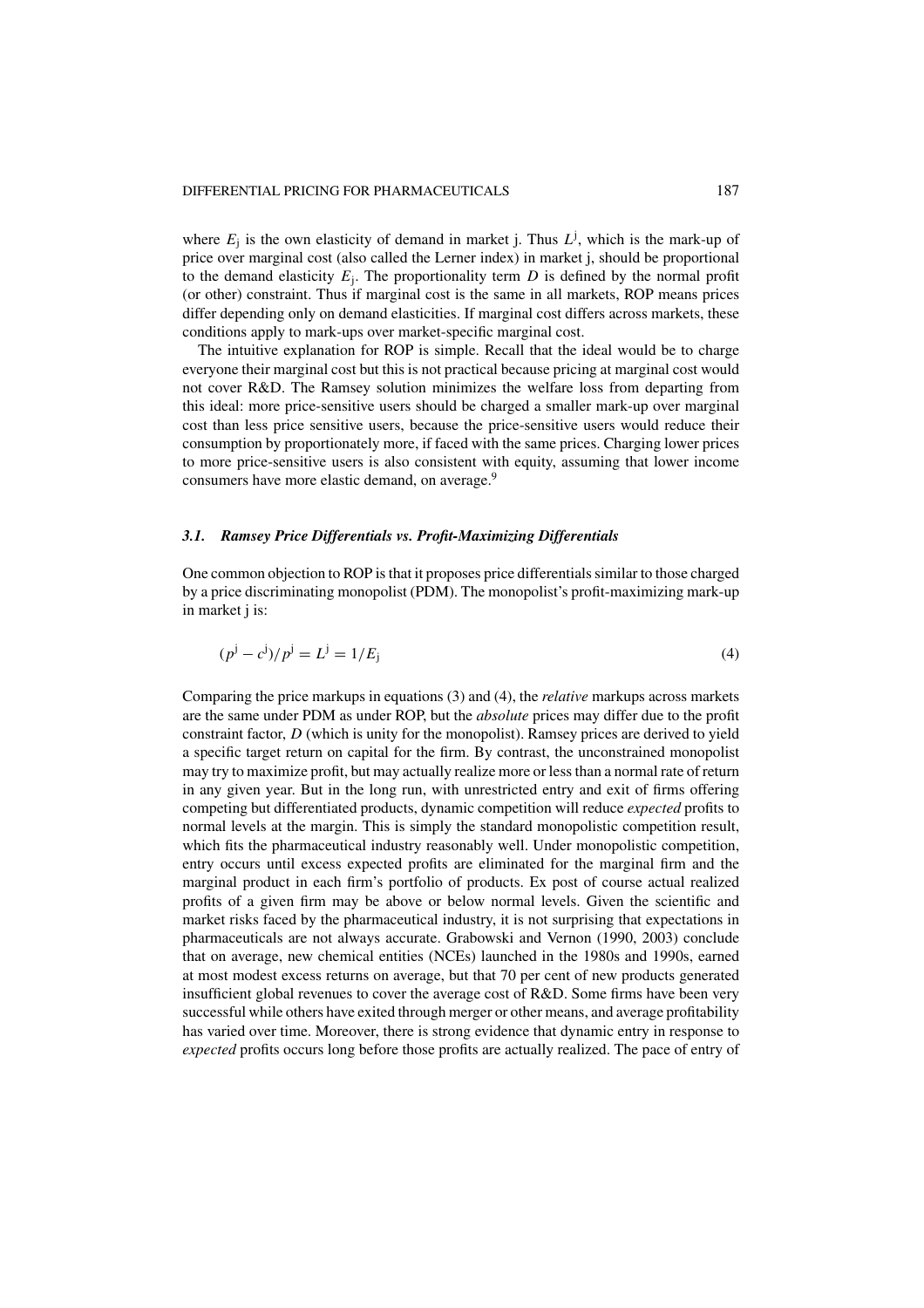successive entrants to new therapeutic classes has accelerated, such that follower products now can enter within a year of the first drug in a new class (www.PhRMA.org).

This similarity between the welfare maximizing (ROP) and profit maximizing pricing structures is not surprising and is fortuitous. It means that firms, pursuing their own selfinterest, will attempt to set price differentials across markets that are second best efficient and also meet standard norms of equity, assuming low income consumers have more elastic demand. Entry should assure that on average profits are bid down to normal levels and price markups over marginal cost approximate to ROP levels. In practice, price differentials between and within countries may differ from ROP levels, due to spillovers across markets, regulation and other factors discussed below.

## *3.2. Regulation vs. Competition*

ROP was originally applied to the regulation of utilities. However, while the pharmaceutical industry resembles utilities in having large joint costs and low marginal costs, these industries differ in other important ways. Utilities were usually local natural monopolies. By contrast, any market power enjoyed by individual drugs derives primarily from the intentional grant of patents in order to permit pricing above marginal cost. As we note above, competition from therapeutic substitutes makes pure monopoly rare and temporary. Competition can also be encouraged by the design of insurance arrangements, including incentives for consumers and physicians to be cost-conscious. Thus the monopoly rationale for regulation does not apply in the case of pharmaceuticals, which is closer to the model of monopolistic competition.

Traditional utility pricing formulae generally explicitly recognized the need to provide a reasonable return on capital. Because the utility's production capacity was country-specific, local users could not free ride: if they did not pay for capacity costs, their future access to services would obviously be at risk.<sup>10</sup> By contrast, the global nature of the joint costs of pharmaceutical R&D creates the incentive and opportunity for regulators in each country to free ride, paying only marginal cost and leaving others to pay the joint costs. Moreover, the long lag between initiating R&D and bringing products to market means that even if current low prices do reduce R&D and hence the future supply of new drugs, it will be hard to attribute future lack of innovation to specific current policies or politicians.

Any attempt to regulate pharmaceutical prices based on costs is likely to be imprecise and probably downward biased because full costs are unobservable and optimal allocation rules may be unknown and/or politically unacceptable. First, the full cost of an R&D project includes investments made over 10–15 years, which is hard to track, plus the time cost of money, which is not captured in accounting statements. Second, the full cost of developing a new drug includes the costs of the many failures or "dry holes" during the drug discovery and development process (DiMasi, Hansen and Grabowski, 2003). Third, the degree of jointness of R&D and production costs is hard to measure; even if known, the appropriate sharing rule for joint costs between, say, Italians and Americans depends on demand conditions in their respective countries. Thus in the case of pharmaceuticals, accounting costs do not provide an accurate measure of full economic costs or an appropriate benchmark for setting prices. If regulators base prices on allowable costs defined as costs that are clearly attributable to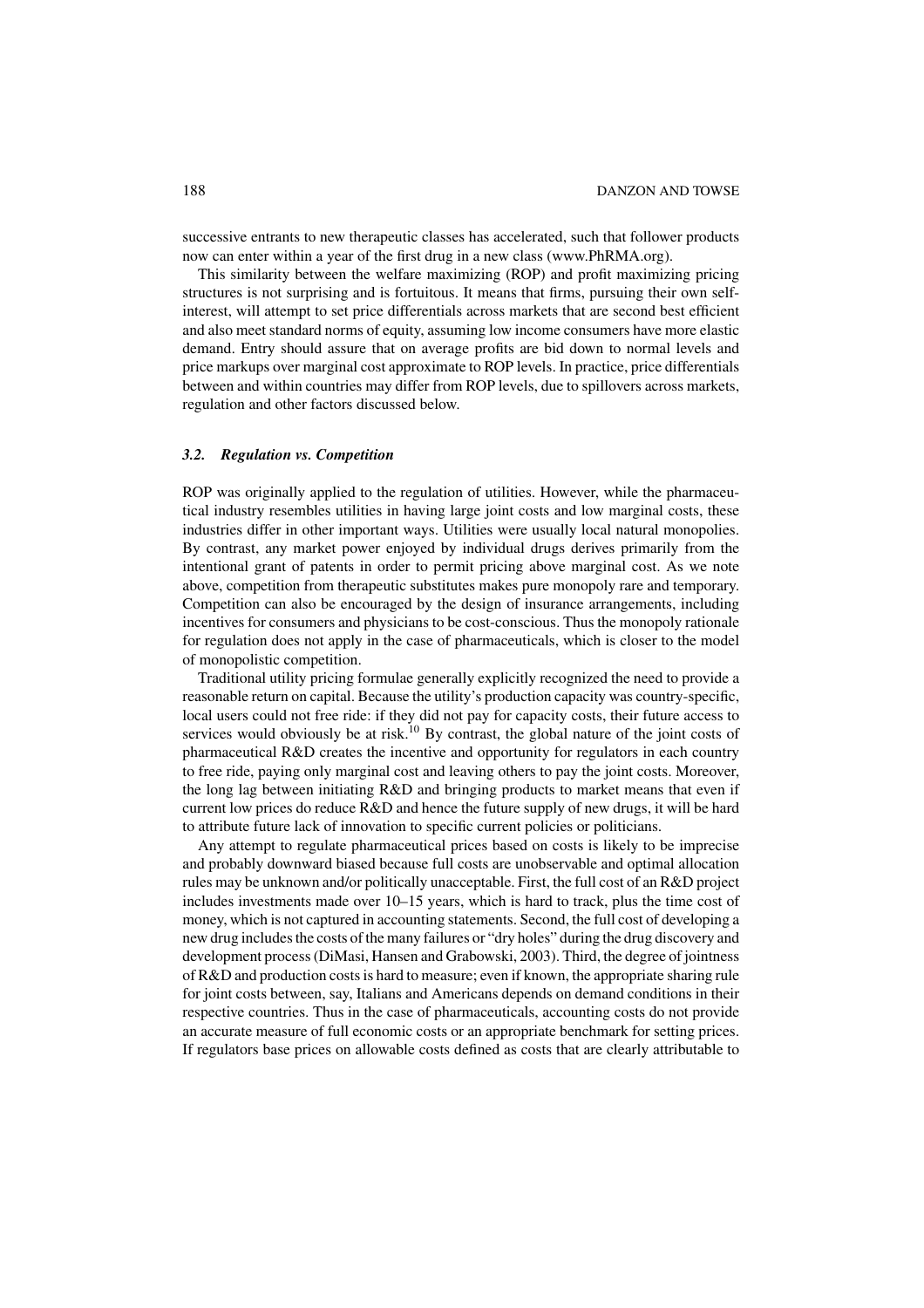a specific product in a specific country, cost-based regulation will lead to prices that are inadequate to cover total costs.

The airline industry offers an example of differential pricing that works reasonably well without regulation in an industry characterized by large joint costs and monopolistic competitive market conditions. Since airline deregulation in the US, price differentials have increased while average price levels have fallen significantly. Each airline may have some local monopoly power, but competition between incumbents, reinforced by entry by new airlines, constrains profits to roughly normal levels on average. This may be imperfect, but a rough second best is the best we can hope for in industries with large global joint costs.

#### *3.3. Welfare Conclusions on Price Discrimination*

A considerable literature has examined the welfare effects of price discriminating monopoly relative to a single-price monopoly. Most of these models focus exclusively on static efficiency (i.e. creating the most efficient outcome from existing products), ignoring dynamic effects on R&D. In the static efficiency context, a necessary condition for price discrimination to increase social welfare is that output is greater with differential pricing across markets than with a uniform price in all markets. In the case of pharmaceuticals, it seems highly likely that this condition is met. With approximately uniform prices, many consumers in low income countries drop out of the market because the uniform price is unaffordable. Consumption by these consumers would probably increase considerably under price discrimination, at least for drugs with modest costs of production. For example, Dumoulin (2001) simulates worldwide pharmaceutical prices, revenues and number of consumers served under the extremes of price discrimination between each national market (i.e. one price per country) and a single global price. He concludes that price discrimination increases access by a factor of roughly 4–7 times. Access in this model can only be further increased by governments or other agencies financing the purchase of pharmaceuticals in low income countries.

A further interesting feature of this model is that, comparing two countries with the same average GDP per capita, the country in which wealth is most concentrated will face a higher price under price discrimination because in such markets companies would rationally price for the rich market rather than the numerically larger (in terms of people) lower income market. Thus market segmentation *within* and *between* countries could significantly increase affordability for low income populations, particularly those with a highly skewed income distribution. The efficiency case for price discrimination is even stronger in models that consider both dynamic and static efficiency (see, for example, Hausman and MacKie-Mason (1988)) and where demand dispersion between countries is very great (Malueg and Schwartz, 1994).

## *3.4. Differential Pricing Does Not Imply Cost-Shifting*

A common objection to differential pricing is that it implies "cost shifting" from low-price to high-price markets. This argument either ignores the jointness of costs or mistakenly assumes that joint costs should be allocated equally to all users. As long as markets are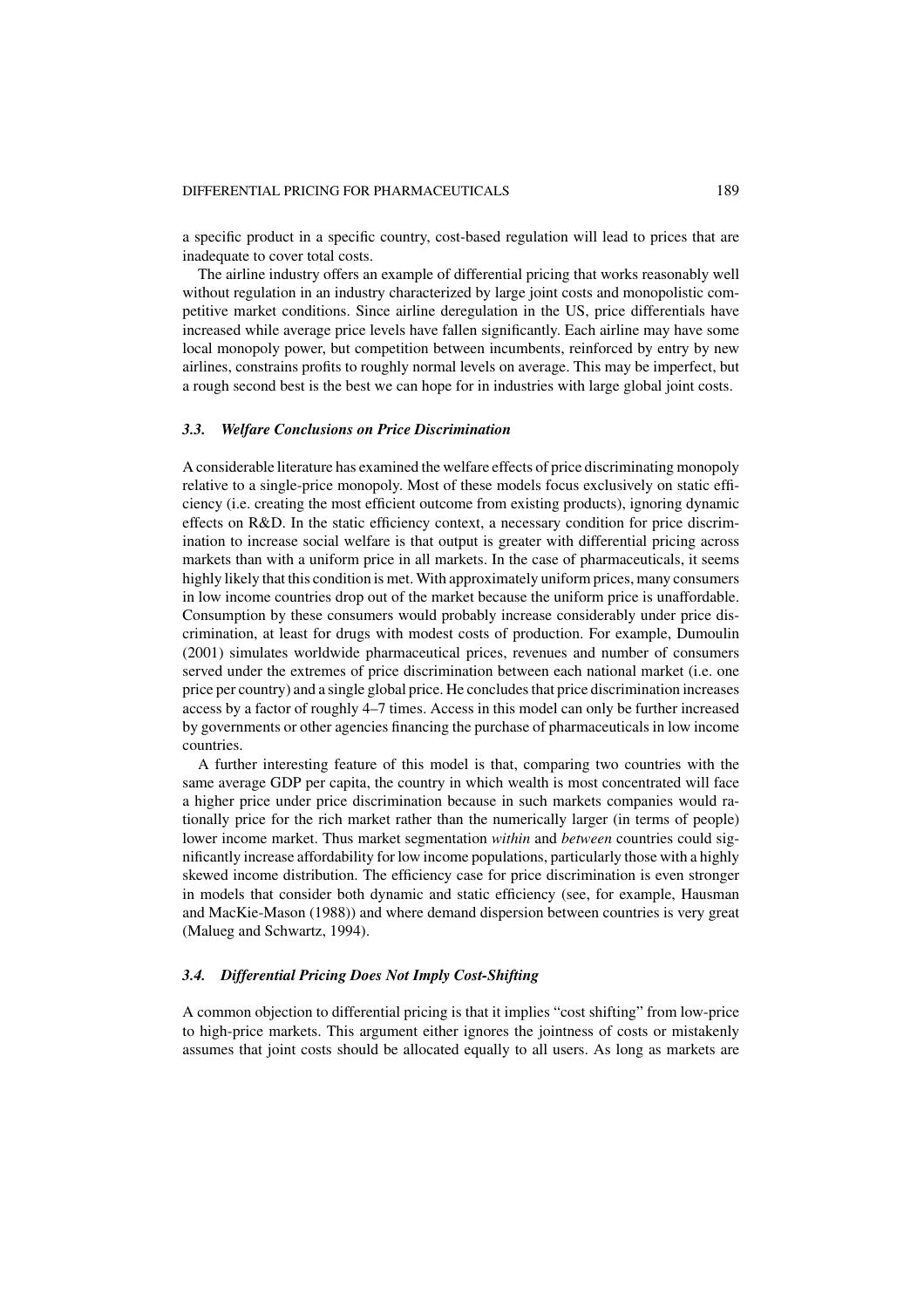separate, a firm would rationally set the price in each market based on conditions in that market, independent of prices in other markets. If low price users cover at least their marginal costs and make some contribution to the joint costs of R&D, prices in high price countries can be *lower* than they would have to be to cover joint costs in the absence of contributions from the low price countries.

If price differences are unsustainable, due to parallel trade and external referencing, then manufacturers will tend to charge a single price that is between the differentiated prices that would have been offered. Under such uniform pricing, consumers with relatively inelastic demand may have somewhat lower prices due to associating with consumers with more elastic demand. Although the high-income, inelastic users may try to justify this as "eliminating cost-shifting," it could more appropriately be called "free riding" by the high-income, price-inelastic consumers on the low-income, price-elastic consumers.

# **4. Actual vs. Optimal Price Differentials and the Breakdown of Market Separation: Parallel Trade and External Referencing**

Opposition to the differential pricing approach is based in part on the observation that actual price differences within countries and between countries do not appear to approximate likely ROP levels, given income differentials. In fact, these observations show that the current system is not well designed to achieve appropriate price differentials; they do not show how the approach might work if the necessary reforms were adopted.

## *4.1. The Breakdown of Market Separation Parallel Trade and External Referencing*

The breakdown of market separation and hence of manufacturers' ability to maintain price differentials is probably the single most important obstacle to lower prices in low-income countries. The primary factors are two policies favored by higher-income countries: parallel trade and external referencing. Parallel trade occurs when an intermediary exports an originator product from one country to another to profit from the price differentials set by the manufacturer. Parallel trade violates traditional patent rules, whereby the patent holder could bar unauthorized importation of its product. These traditional patent rules were preserved in the North American Free Trade Association (NAFTA). However, the European Union authorizes parallel trade within the EU, adopting the view that the originator firm exhausts its patent rights with respect to parallel trade once it places the product on the market anywhere in the EU. The US recently enacted provisions to permit re-importation of drugs. This legislation has so far not been implemented, due to concern over assuring quality of imports and doubt about whether cost savings would be passed on to consumers. However, imports from Canadian internet pharmacies into the US are now sufficiently large to be attracting responses by manufacturers.

Parallel trade is often erroneously defended using the standard economic arguments for free trade, but these do not apply. Lower prices in countries that parallel export pharmaceuticals usually result from aggressive price regulation, lack of patent protection, or lower per capita income which leads the originator firm to grant lower prices.<sup>11</sup> None of these factors creates an efficiency gain from trade. In fact, parallel trade can increase social costs, due to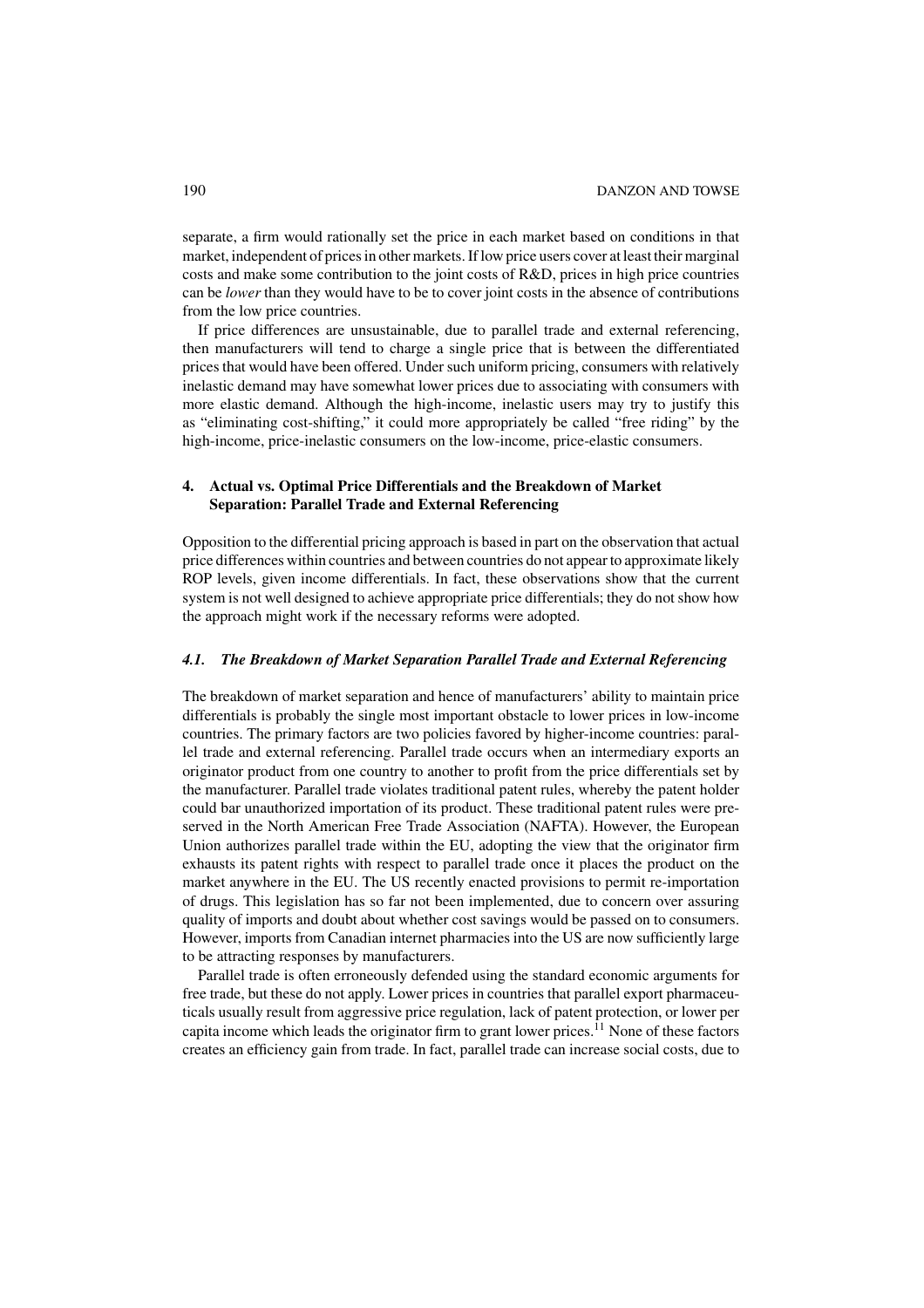costs of transportation, relabelling and quality control. Most of the savings usually accrue to the intermediaries, not to the consumers or payers in the importing country who continue to pay the higher price. $12,13$ 

The second policy that erodes separate markets and promotes price spillovers is external referencing, which occurs when governments or other purchasers use low foreign drug prices as a benchmark for regulating their domestic prices. Such external referencing is used formally by the Netherlands, Canada, Greece and Italy, among others, and used informally by many other countries.<sup>14</sup> External referencing is equivalent to fully importing a foreign price. The risk that low prices granted in low-income countries would lead high-income countries to demand similarly low prices is probably the single most important obstacle to lower prices in these low income countries.

Faced with price leakages due to external referencing and parallel trade, a firm's rational response is to attempt to set a single price or narrow band of prices. Consistent with this prediction, companies frequently now attempt to obtain a uniform launch price throughout the EU, and launch may be delayed or not occur in countries that do not meet this target price.15 Formally, if two markets L and H are linked, the profit-maximizing strategy is to charge a single price *P* in both markets, where *P* is based on the weighted average of the elasticities in the two markets, with weights that reflect relative shares of total volume *Q*:

$$
(P - MC)/P = 1/(E_h w_h + E_1 w_l)
$$
\n(5)

where  $w_1 = q_1/Q$  and  $w_h = q_h/Q$ .

Thus is if the low income market is small and price-elastic, relative to the high income market, the single price will be dominated by conditions in the high income market. This single price could far exceed the price that would have been charged in the low income market, had markets been separate, as determined by equation (4).

This breakdown of price differentials that are appropriate to the different conditions in each market is inefficient and inequitable. Consumers in low-income countries face inappropriately high prices and forego medicines, even though they might be willing to pay prices sufficient to cover their marginal cost. High-income countries might appear to benefit in the short run from trying to import low prices. But in the long run these countries are also likely to lose as the break-down of differential pricing leads to lower revenues, less R&D and hence fewer new medicines.

### *4.2. Cross-National Price Differentials*

Cross-national price differentials appear to deviate significantly from what might be expected based on income as a proxy for price sensitivity: some high income countries have relatively low prices, while some low-income countries face high prices relative to their income level. For example, Maskus (2001) looking at a sample of list prices for 20 drugs in 14 countries in 1998 found a correlation between average price and per capita income of only around 0.5, with significant dispersion. Some prices in relatively poor countries were higher than US prices. Scherer and Watal (2001) found that for 15 AIDS antiretroviral drugs in 18 countries for the period 1995–9 the average price was 85% of the US list price,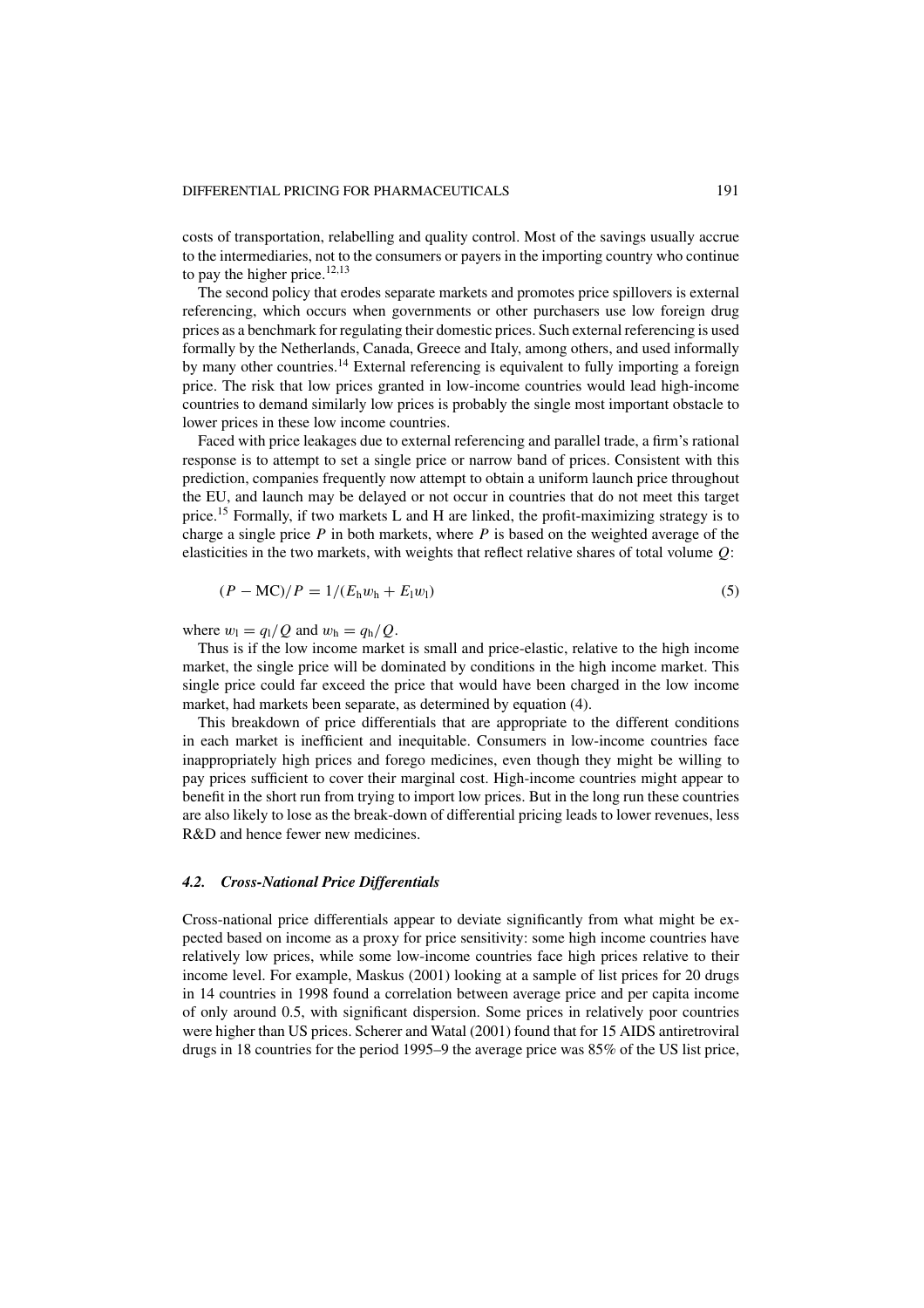and a fifth of prices were above the US level. They found that per capita income did help to explain price differences, but the link weakened over the period as companies began offering discounts that were unrelated to per capita income.

Several factors contribute to the weak relationship between per capita income and prices. First, regulators in some high-income countries use their bargaining leverage—sometimes combined with external referencing—to reduce their prices to relatively low levels, leaving others to pay for the joint costs of R&D. Second, the threat of external price spillovers makes manufacturers reluctant to grant low prices to low income countries for fear that these would undermine potentially higher prices in other countries. Third, the tendency for prices in lowincome countries to be inappropriately high, relative to their average per capita income, may reflect manufacturers' response to internal price spillovers between high and low-income market segments. The highly unequal distribution of income in some countries, and the lack of programs to provide subsidized medicines to poorer people, means that a small, high-income subgroup dominates potential pharmaceutical sales, leading to prices that are geared to that subgroup but are unaffordable for other subgroups.<sup>16</sup> The ideal solution in such cases is to separate the submarkets within the country, for example, by establishing a program that serves the low-income subgroup only, with discounted prices that are not available to the higher income subgroup. Although many DCs in theory make drugs available at no or low charge to low income patients through public sector hospitals and clinics, in practice many poor people purchase drugs in the private sector, because public clinics are not geographically convenient, often require long waits, or simply do not have the drugs.

## *4.3. Price Differentials Within the US*

In the US, actual price differentials between market segments for on-patent drugs are reasonably consistent with inverse demand elasticities. Health plans either manage their own pharmacy benefits or contract with pharmacy benefit managers (PBMs). These PBMs use tiered formularies to define lists of generic, preferred brand and non-preferred brand drugs, with significant co-payment differentials between the tiers. With incentives for consumers and sometimes physicians to use drugs on the preferred list, PBMs can shift market share to preferred drugs from non-preferred drugs, effectively increasing the demand elasticity facing pharmaceutical companies. Companies give larger discounts, the greater the PBM's ability to shift market share to drugs on the preferred tier. PBMs use similar strategies to negotiate discounts on dispensing fees charged by pharmacists. By contrast, patients who have unmanaged drug coverage or no drug insurance get neither manufacturer discounts nor discounted pharmacy dispensing fees. They have no price-sensitive intermediary that can shift market share towards firms that offer lower prices.<sup>17</sup> Although in theory physicians might play this role, in practice physicians' prescribing decisions appear to be relatively price-insensitive. This US experience suggests the value of having an intermediary that can influence demand and hence can bargain with manufacturers on behalf of consumers, making demand more elastic. We discuss this below in the context of DCs.

A major political obstacle in the US to acceptance of differential pricing for DCs is the sense that prices are too high for uninsured seniors in the US. This is, however, fundamentally an insurance problem that is best addressed by extending managed drug benefits to seniors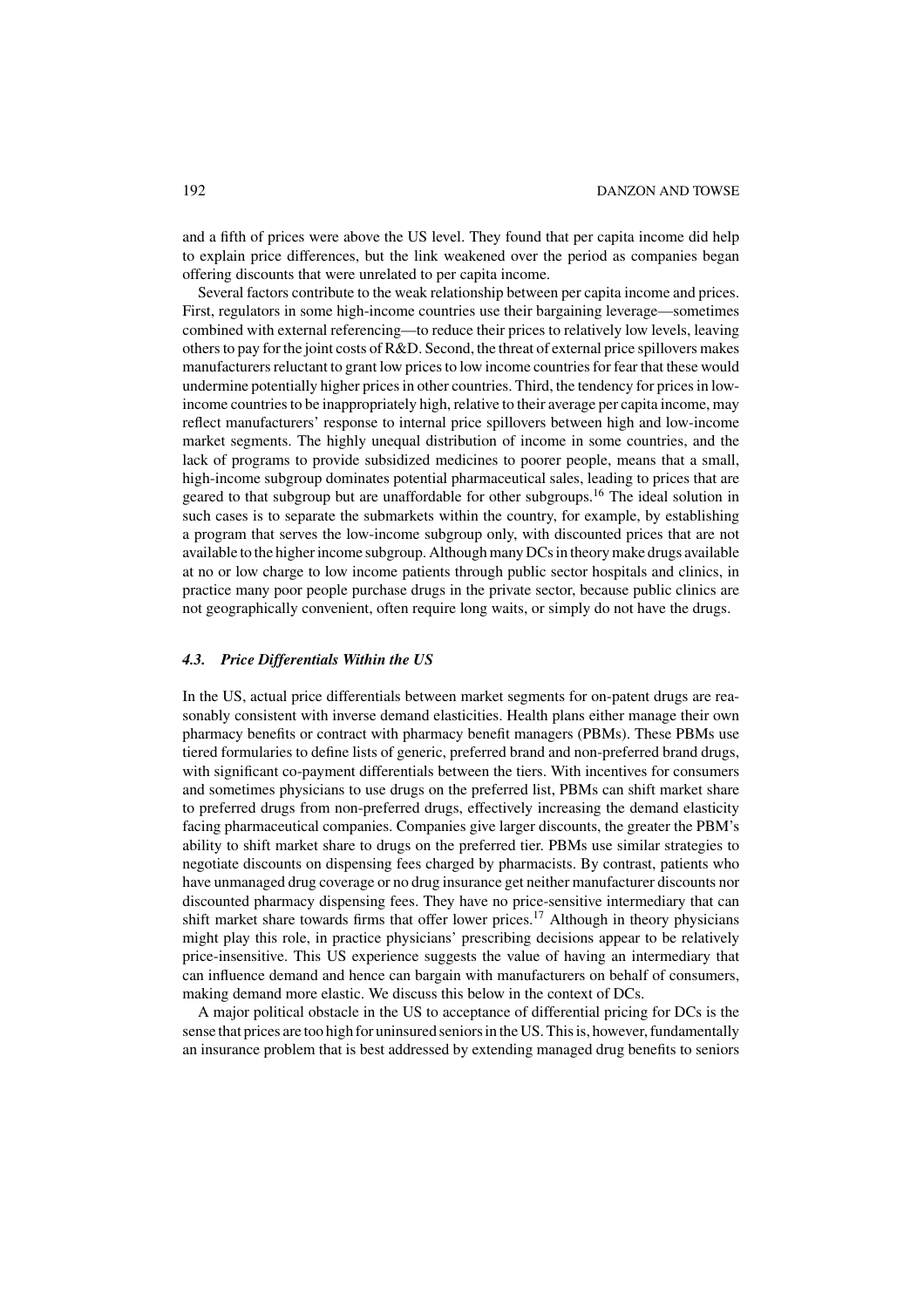and other low income individuals, which would enable them to benefit from negotiated discounts on drug prices and dispensing fees similar to the discounts enjoyed by others with PBM-managed benefits. Trying to address the problem faced by seniors in the US through parallel imports or external referencing to lower prices in other countries may not benefit seniors in the US in the long run because of the dynamic effects on R&D and the supply of new drugs. Even in the short run the effect may simply be to make drug companies even more reluctant to grant lower prices in other countries, including lower income countries, for fear that these discounts may be "imported" into the US through referencing or parallel trade.

Competitive discounting in the US has been constrained since 1991 by the Medicaid "best price" provision, which requires manufacturers of branded products to give the public Medicaid program the largest discount that they give to any private customer. But Medicaid demand is relatively price-inelastic: beneficiaries have low or zero co-payments and most states do not use formularies to shift market share to products that give lower prices, unlike managed private plans.<sup>18</sup> Thus the effect of linking Medicaid's relatively priceinelastic market to the more price-elastic private market has been to reduce discounts that manufacturers are willing to grant to private buyers.<sup>19</sup> Essentially, the Medicaid best price provision links the less price-elastic Medicaid market to the most price-elastic market segment in the private market. Thus in the US as in the international context, leakages from more elastic to less elastic markets tend to erode discounts in the more price-elastic markets.

## **5. Policies to Maintain Separate Markets and Price Differentials**

A sustainable, broad-based differential pricing structure will only be possible if higher income countries accept the responsibility to pay higher prices, foregoing the temptation to try to obtain the lower prices granted to low income countries, and middle income countries recognize that it may be appropriate for them to pay prices that provide a return on R&D for at least part of their populations. We discuss next specific policies and recent initiatives that could help sustain price differentials. We then review the pros and cons of confidential negotiation; procurement processes and the associated publishing of price information; and proposals for transparent published discount structures.

# *5.1. Defining Patents Based on National Boundaries, Including the Right to Bar Parallel Trade*

The simplest way to stop parallel trade is to define patents to include the right for a patent holder in each country to bar unauthorized imports of products that are under patent protection, that is, no doctrine of international exhaustion. This is consistent with traditional law on patent rights in the US and in the countries comprising the EU with respect to non-member states. The economic efficiency case for national boundaries for patents is strongest for industries, such as pharmaceuticals, that incur significant global, joint R&D expense that is optimally recouped by differential pricing.

The World Trade Organisation's (WTO) Agreement on Trade Related Aspects of Intellectual Property Rights (TRIPS) provisions permit individual countries to choose their own policies on international exhaustion. It is therefore possible for high income countries to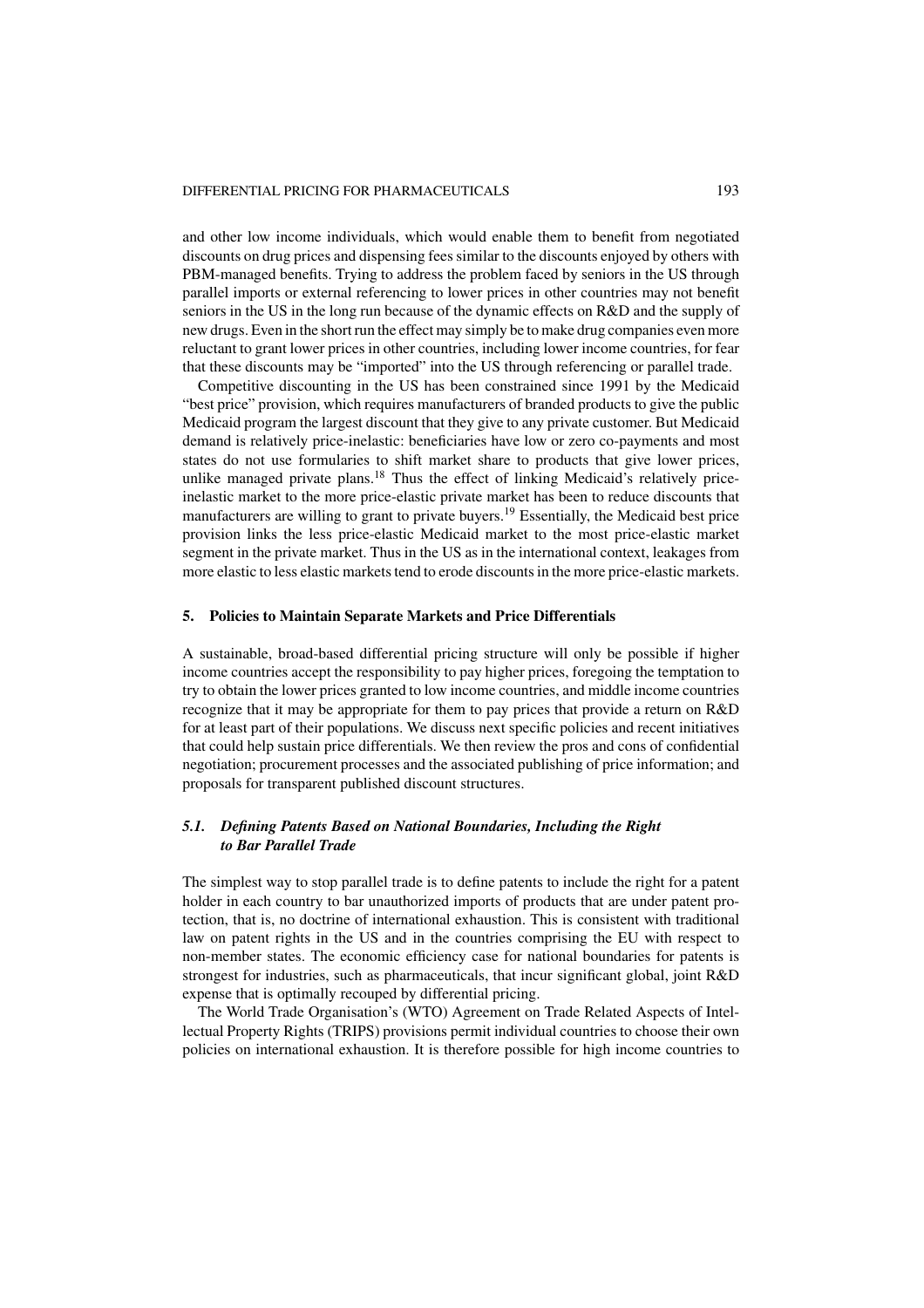prohibit parallel trade and many do. It is, however, also possible for countries receiving low prices to ban parallel exports, thus protecting themselves from losing the benefit of these low prices (Maskus, 2001).<sup>20</sup> It may be difficult for a low income country to police a parallel export ban, but there are strong incentives to do so. However, even if these measures stop parallel trade, they will not prevent spillovers due to the external referencing of prices.

## *5.2. Higher Income Countries Should Forego Regulation Based on Foreign Prices*

Any institutional framework to preserve differential pricing will only work if higher income countries forego the temptation to try to reduce their prices by referencing lower prices in low-income countries. The UK Government recently committed itself not to benchmark or reference DC prices (Short, 2002). We are not aware of similar commitments by other higher income countries. However, even if governments of the G-8 countries committed not to reference DC prices, the risk would remain that other middle income governments or advocates of lower prices in high income countries would reference low DC prices if these are observable. If so, making these prices unobservable may be the best approach to achieving the lowest possible prices for DCs.

# *5.3. Implementing Differential Pricing Through Confidential Rebates*

Both parallel trade and external referencing can be addressed by manufacturers and purchasers in low income countries or market segments using confidential rebates as part of their procurement arrangements, such that low prices granted to one purchaser are unobservable to others and cannot be copied. If discounts to low income countries or market segments are given as confidential rebates paid directly to the ultimate purchaser, while wholesalers are supplied at a common price (or act as distribution agents who do not own the product), this eliminates the opportunity for other purchasers to demand similar rebates. It also eliminates the opportunity for wholesalers or other parallel traders to purchase the product at the low price intended for low-income countries and export it to higher-price countries, and prevents leakages of products between market segments within countries, confining discounts to the intended beneficiaries. Confidential discounts are the chief means by which US managed care purchasers get lower prices. Discounts are targeted to payers that can move market share, implying elastic demand. Other, less-elastic purchasers cannot demand similar discounts because the discounts are not known. In the case of low income countries, discounts could also be negotiated and linked to specific volume of use. By making rebates payable *ex post* depending on volume of use (or by having a fixed volume contract) difficulties of determining elasticities *ex ante*, due to bluffing and other bargaining strategies, are reduced.

A second argument for keeping prices confidential is that confidentiality encourages competition whereas publishing bid prices can promote collusion between suppliers (which may be tacit rather than an explicit cartel<sup>21</sup>) (Stigler, 1964; Scherer, 1997) where goods are subject to repeat bids to different or the same customers. This is both because companies are seeking only to beat the published price rather than to quote their lowest possible price $2<sup>22</sup>$ and because companies send tacit signals to one another in the pattern of their bid prices.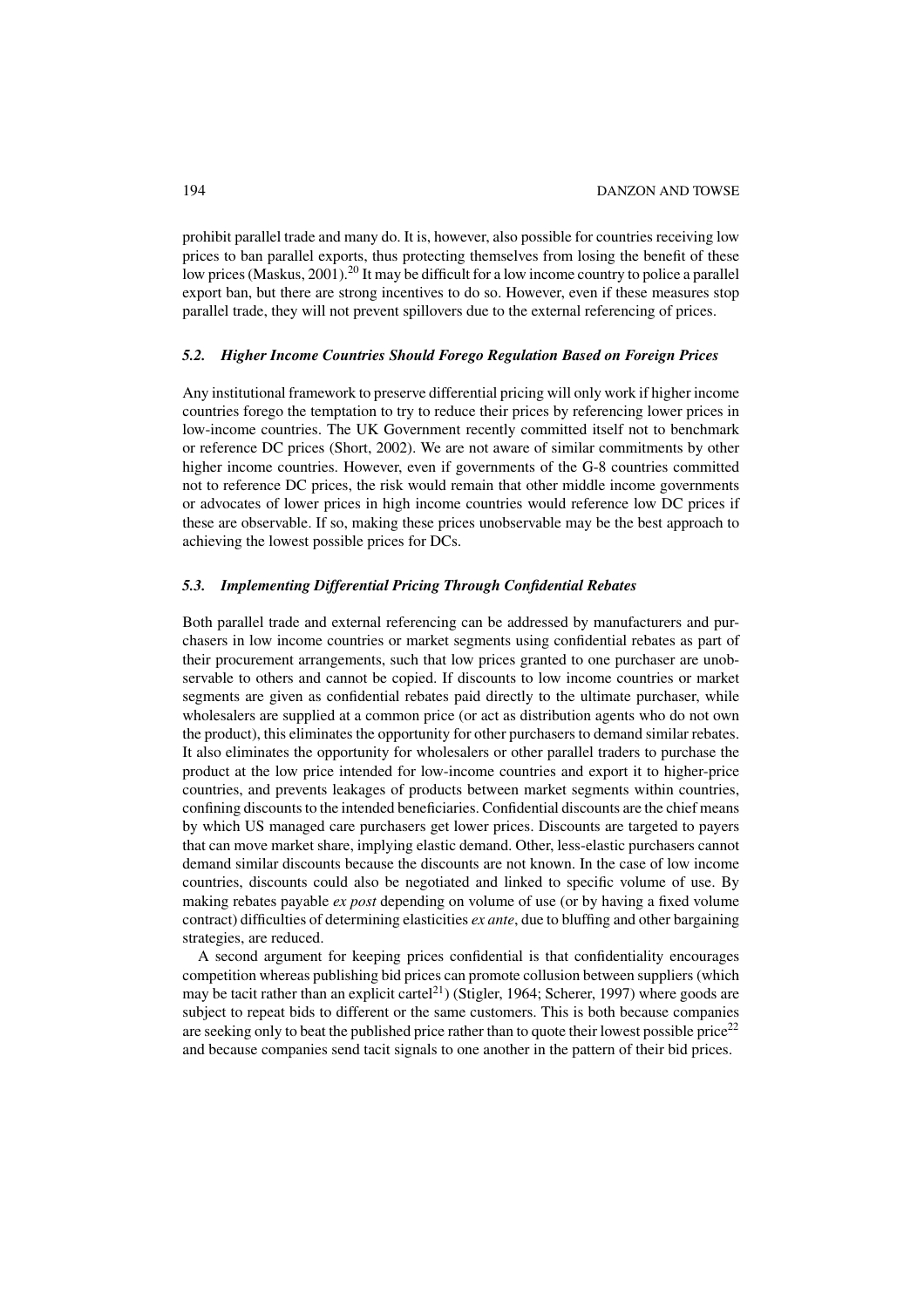An argument for price disclosure is that transparency increases public accountability, enabling the public to see if buyers are doing a good job, and reduces the chance of collusion between procurement bodies and bidding companies. In the case of pharmaceuticals there is also significant public pressure for companies to be seen to offer discounted prices to DCs. These disclosure objectives can, however, be achieved by audit by an approved third party, without incurring either the adverse spillover effects that result when prices are publicly observable or the risk of tacit collusion.

Implicit in these arguments for transparency is the assumption that DCs lack bargaining power and hence public scrutiny is required to see if companies have taken advantage of this. But if the small DC truly has very elastic demand, then it is in the seller's self-interest to charge a price close to marginal cost, since this would be the profit-maximizing price if volume is highly responsive to price. If companies seek to charge high prices they will lose business as low income buyers look for other products, or, in the case of a single source product, switch to other health priorities where their limited resources can be used more cost-effectively. The small size and low income of some DCs should not *per se* affect their ability to bargain for low prices unless there are significant fixed costs of operating in these countries (which is an unavoidable component of country-specific marginal cost) or there is significant risk of price spillovers to larger countries with less elastic demand.

It will, however, be useful for governments or other third party procurers to bargain on behalf of low income populations in DCs, analogous to the role played by PBMs in the US. If such procurement agents negotiate confidential discounts and shift volume towards suppliers who give the lowest prices while maintaining quality, this should assure that small DCs achieve the lowest feasible prices. In countries with a significant middle/high income market, such procurement should be confined to the low income population, in order to avoid pooling the less elastic high income consumers with the more price elastic low income consumers. Procurement for low income populations already exists for vaccines and some drugs, through UNICEF and public procurement by individual governments. The supply prices of manufacturers to such programs are generally confidential, although UNICEF indicates the delivered prices at which it will supply countries.

The Global Fund to Fight AIDS, Tuberculosis and Malaria is playing such an intermediary role, becoming a major purchaser of drugs for the treatment of HIV/AIDS, TB and Malaria, buying multi source off-patent drugs as well as newer more innovative products, some of which may be single source.<sup>23</sup> Procurement is the responsibility of local recipients, but they must follow the procurement policies the Global Fund has developed, including using international procurement agencies when local skills are lacking. On price the Global Fund (2002) requires:

- use of competitive purchasing to get the lowest price, subject to meeting licensing and quality requirements;
- recipients to meet national law albeit encouraging such laws to exploit the flexibilities in international agreements on intellectual property including the TRIPS and Doha declaration;
- disclosure of prices paid by recipients, on principle, to provide transparency and accountability.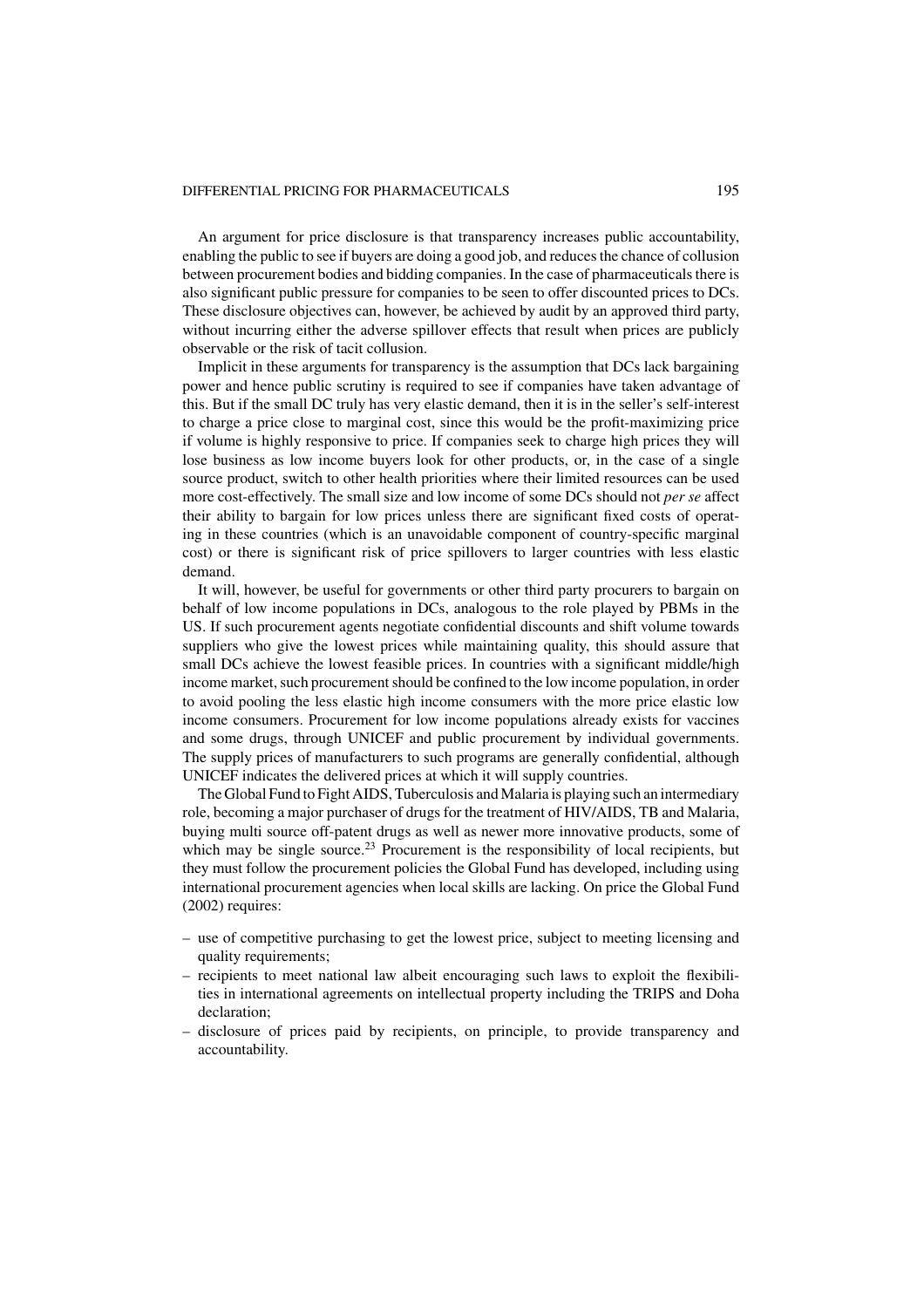Sharing information on the prices paid by countries at similar income/elasticity levels may increase buyer bargaining power by increasing the information available to buyers about companies' willingness to supply. It also assures public accountability, assuming these posted prices are in fact the final transactions prices. However in practice, once prices granted to DCs are observable, similar prices may be demanded by middle income countries or by advocates for lower drug prices in high income countries. Such referencing may make companies reluctant to offer low prices to Global Fund recipient countries if these prices are observable to all. In the case of the Global Fund, the clear focus on three diseases and on a defined list of countries may reflect a general recognition that prices offered to the Fund will not be available to other purchasers and that referencing is inappropriate. However, if this turns out not to be the case then the Global Fund should review its policy on open publication of the prices it obtains in competitive tender and consider whether a more limited publication to beneficiary countries could achieve its objectives without promoting spillovers.

It could be argued that if most high-income countries accept that parallel trade and external referencing from DCs is not compatible with DCs getting low prices and these activities are, in practice, negligible, then price confidentiality is no longer required. Several companies have publicly declared policies on differential pricing for HIV/AIDS drugs (MSF, 2002) for defined groups of low income countries, in part in response to political pressure for transparency, but also suggesting a lack of practical concern over spillover effects. However, these company policies do not disclose prices for other countries or for products to treat other diseases. There is in part an empirical issue. If significant spillovers do occur companies will respond by withdrawing differential prices that become public domain. As stated above, independent audit can provide public reassurance without compromising low prices for DC<sub>s</sub>.

## *5.4. Structured Discounts and a Global Tiered Pricing Structure*

Some proponents of differential pricing have argued for regulatory frameworks within which voluntary differential pricing by companies of the sort we see as efficient can operate. Two recent examples of this approach are proposals by the EU Commission and the UK Working Group. Others have argued that such an approach will lead to, or, some would advocate (MSF, 2002) should lead to, a published schedule of discounts, perhaps in the name of one or more international bodies, with discounts related to GDP per capita levels and to disease burden. We consider the two proposals and the issues involved in moving to a more formal published schedule.

*5.4.1. The European Commission Council Regulation.* This regulation (EU, 2002, 2003) is intended to create a voluntary global tiered pricing system for key pharmaceuticals for the prevention, diagnosis and treatment of HIV/AIDS, TB and malaria and related diseases for the poorest developing countries and to prevent product diversion of these products to other markets by ensuring that effective safeguards are in place. To qualify, companies are asked to commit to supply medicines at a discount of 75% off the average "ex-factory" price in OECD countries, or at production cost plus  $15\%$ <sup>24</sup> How the production costs or OECD prices are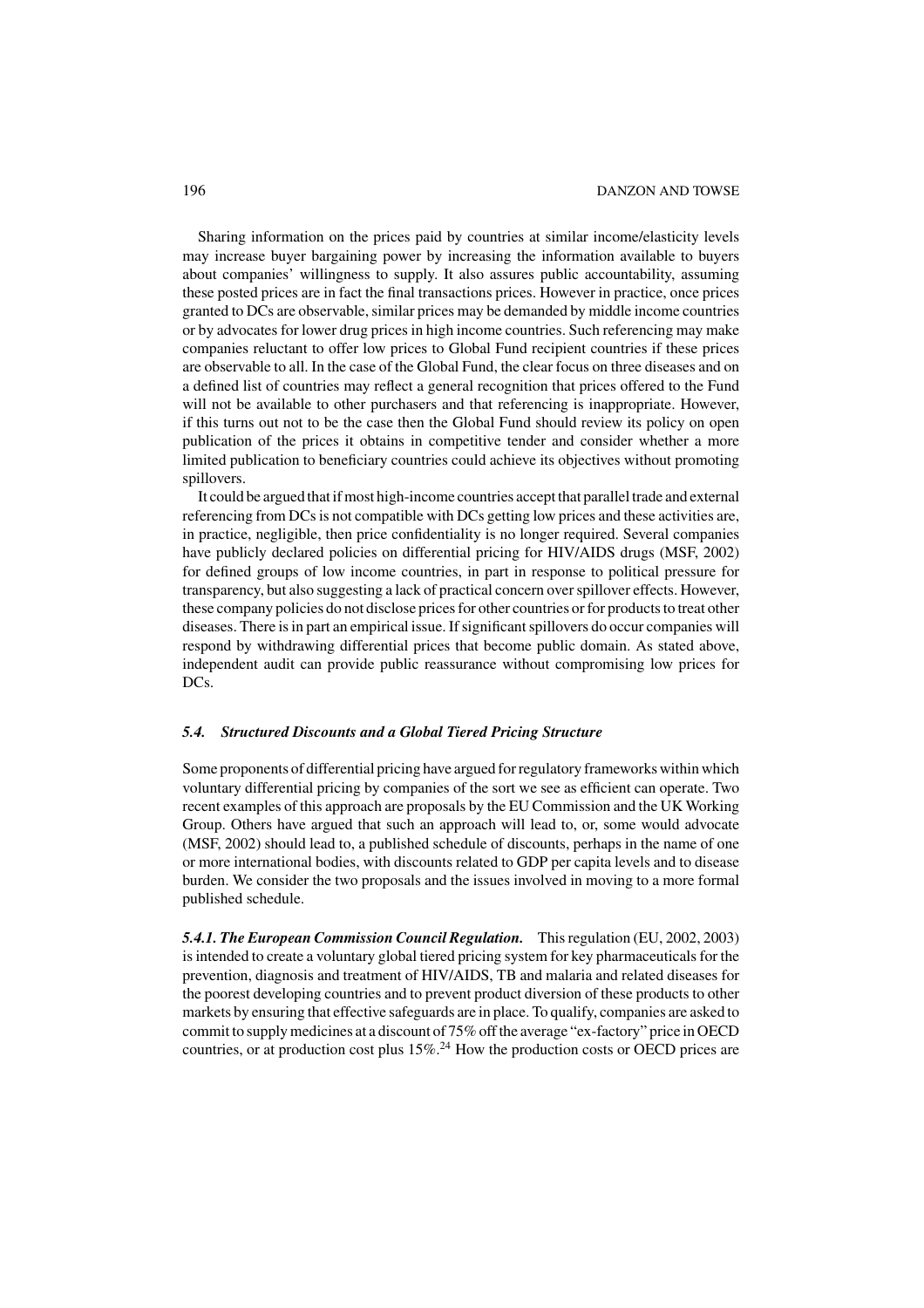to be calculated is not defined (e.g. sales weighted, GDP weighted or unweighted). Under the production cost plus option, company data would remain confidential; an independent auditor agreed by the manufacturer and the Commission would be required to certify that the price exceeds production cost by the allowed margin. Price information on the OECD discount option must be disclosed to the Commission in application. Companies are required to supply an annual sales report for each product to the Commission on a confidential basis. The implication is that prices offered remain confidential. The current list includes 76 countries, including China, India and South Africa, from which reimportation into the EU is expressly prohibited for both on-patent and generic products. Products on the list will bear an EU logo and should look different (different color, size or shape), to assist EU-member state customs officials in preventing the importation of these products into the EU.

*5.4.2. The UK Working Group.* Following the 2001 G8 Summit, the UK Government set up a working group, comprised of the pharmaceutical industry, WHO, EU and Foundations, to establish "an international framework that would facilitate voluntary, widespread, sustainable and predictable differential pricing as the operational norm." The objective is to get international commitment at the June 2003 G8 Summit. The scope proposed is 49 DCs and all Sub-Saharan Africa (i.e. 63 countries in total), focusing initially on drugs to treat HIV/AIDS (including opportunistic infections), TB and malaria. There is no formula, but prices should be close to the cost of manufacture (undefined). Independent audit would be used where needed to ensure confidentiality whilst establishing whether a product met such criteria. The Working Group recommended systematic global monitoring (with methodology and improved databases) to determine whether differential pricing was significantly improving country access. WHO has agreed to develop the monitoring framework in cooperation with industry and other stakeholders.

Common elements to these two proposals are: an emphasis on voluntary differential pricing, with at most modest incentives for compliance; limitation to a few key diseases, at least initially; and limitation to a defined number of low income countries. The proposals appear to differ on price disclosure, with the EU not explicitly requiring this, and the UK Working Group seeking extensive monitoring by the WHO (although not necessarily publication of price).

MSF has argued strongly for a uniform preferential pricing system that does not leave discretion with companies. However there are strong arguments against such a proposal:

First, even if the aim is confined to achieving prices close to marginal production cost for drugs to treat HIV/AIDS, Malaria, and TB in the poorest countries, there is no single, simple discount per cent that would achieve this, since production costs and relevant countryspecific fixed costs differ. More generally, there is no simple formula to translate the two main criteria for discounts, GDP per capita and disease burden, into a banded discount table applicable across many diseases and countries. Moreover, average per capita income for the entire population is less relevant than per capita income of the poorest groups, for whom the government or some international agency is buying. In practice, many policy makers are reluctant to discriminate within countries, on either political or practical grounds. For example, the UK Working Party rejects such differentiation within DCs on the grounds that costs would exceed benefits. However, in countries with a sizeable middle class, confining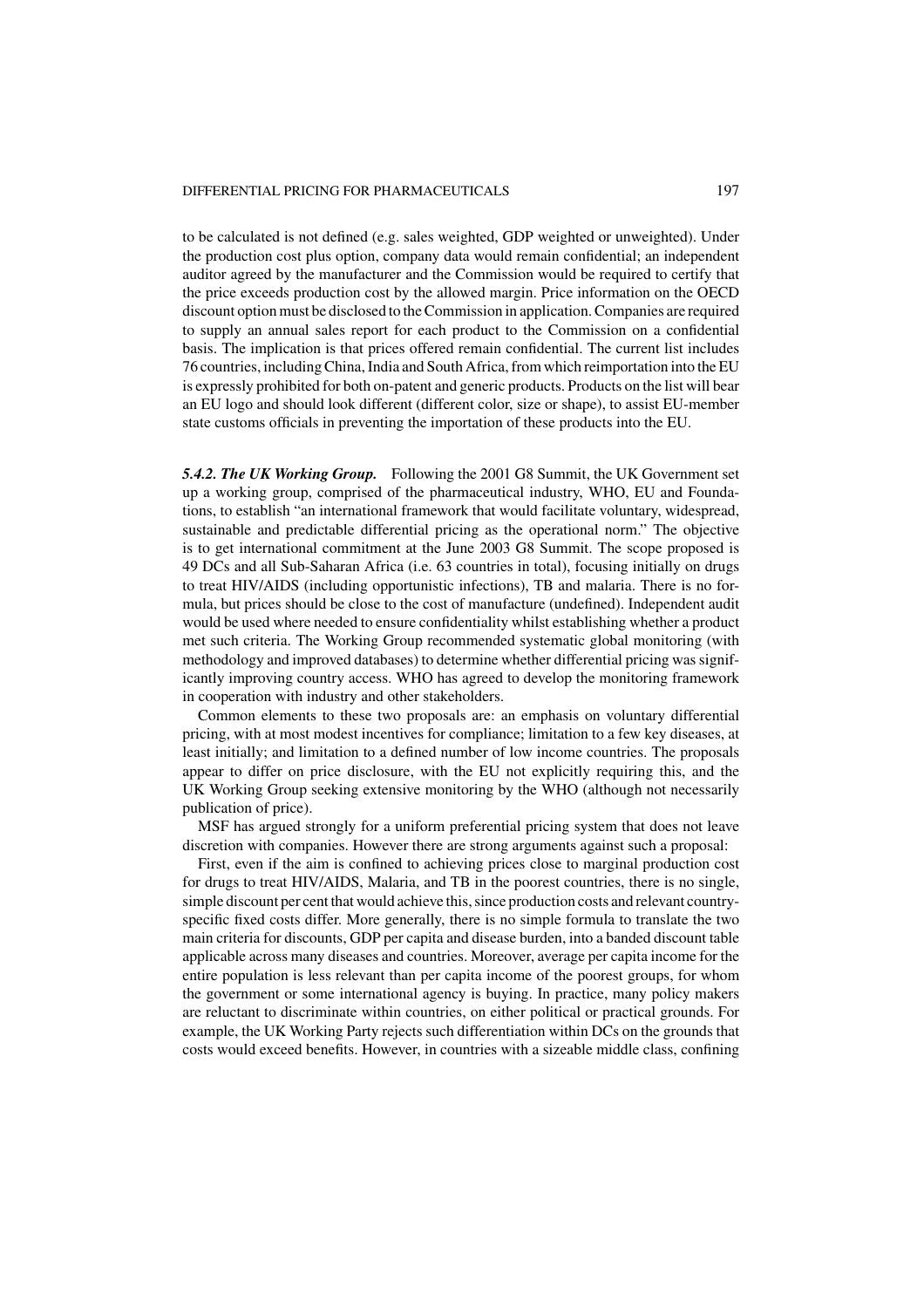discounts to the poorest groups may be necessary to encourage companies to give them the lowest feasible prices. Maintaining a more profitable sector would permit spreading the country-specific fixed costs to a more affluent subgroup and may also encourage companies to invest in a country, providing employment, training and technology transfer.

Second, reaching agreement on a specific banded discount table by an international body seems unlikely, given the implications for those countries and subgroups that would not get the lowest prices. The EU regulation proposes 75% discounts for the poorest 76 countries; the UK proposal applies similar discounts to 63 countries. This may reflect a view that other countries are able to look after themselves. However it likely also reflects the difficulty of specifying appropriate discount percentages and classifying countries, once one goes beyond the most essential drugs for killer diseases in the poorest countries. By contrast, a system of confidential, negotiated rebates is fully flexible and hence can be extended to the full range of drugs and countries that should benefit from some degree of discounts. This is extremely important, given the large and growing disease burden in DCs of non-infectious, chronic diseases, for which effective medicines exist, but are unaffordable to the poor in these countries.

Third, as noted above, published discounts could freeze prices and undermine competition. This is most likely in classes with few competitors. Such convergence to the published price has occurred under reference pricing in some high income countries—prices converge to the reference level, some by falling others by rising, with no dynamic downward pressure on prices over time. Thus there is a risk that published prices become a norm, stopping access to larger discounts. Alternatively, such published prices might be a starting point, from which buyers seek discounts through competitive negotiations or tendering (and possibly compulsory licensing). In that case, it is not obvious the published prices are necessary.

Fourth, defining the benchmark price will be difficult and, as noted earlier, the EU regulation does not include a definition of price. Moreover, once the benchmark has been defined the discount schedule is effectively linking prices in different markets, implying a modified version of equation  $(5)$ .<sup>25</sup> If prices in high income countries are the benchmark from which discounts for low and middle income countries are calculated, these high income country prices may be affected by the linkages to other markets. For example, a discount structure intended to reduce prices in middle income countries (by proposing fixed percentage discounts off high income country prices, albeit smaller discounts than for low income countries) could lead to *higher* prices in some developed markets if the middle income market is large and relatively inelastic. Specifically, it may be profitable for companies to raise prices in a higher income country (above the optimal level for that market) because application of the discount formula results under in a higher price in a large, middle income country market where demand is inelastic. Such effects would be similar to the US experience, where the requirement to give "best" private price to Medicaid led to smaller discounts for private buyers.

Fifth, companies could refuse to offer these discounts to some or all of the listed countries. The only effective sanction is bad publicity. Moreover, companies may resist such regulated, transparent discounts, even though they might be willing to offer similar discounts in confidential negotiations, both because of the risk of spillovers of these low prices and, more generally, because they might see scheduled discounts as a first step towards a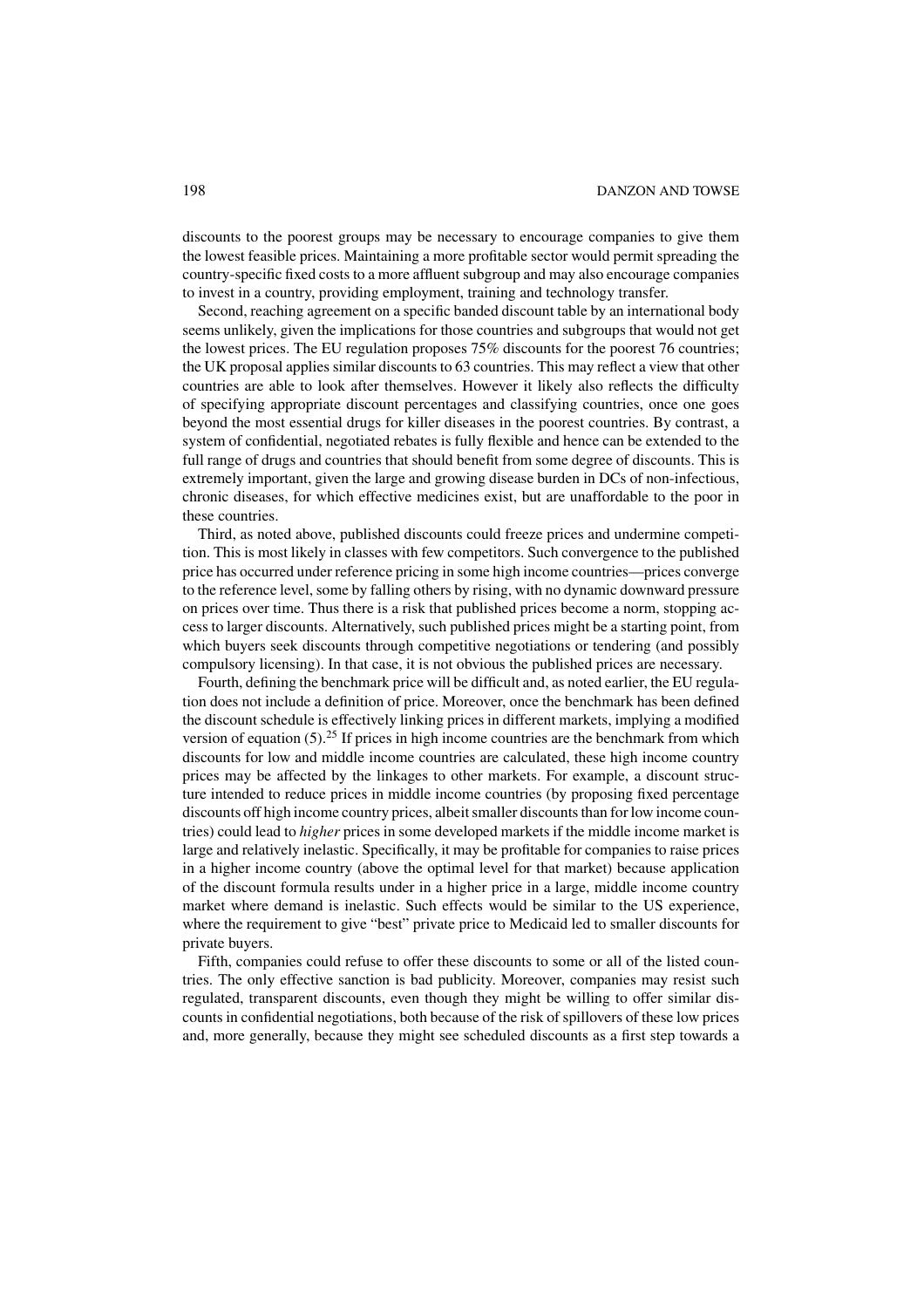comprehensive system of international price regulation. Such an approach would be highly inefficient given the competitive nature of the pharmaceutical industry.

As an alternative to scheduled discounts off benchmark (presumably high income) prices, both the EU and UK governments propose regulating discounts as a mark-up over audited costs. This approach avoids the pitfalls of linking prices across markets by a rigid discount schedule, but has other problems common to all cost-based approaches. It might be manageable in the case of drugs for HIV/AIDS, TB and malaria for a defined list of least developed countries. But if applied to a broader list of drugs and countries, including some that should appropriately contribute to R&D, cost-based pricing raises major economic, accounting and political issues, some of which were mentioned earlier.

First, cost-plus pricing proposals leave unspecified whether marginal cost should include contributions towards production capacity for drugs where the supply of DCs will require construction of additional, costly production capacity. This is most acute for anti-retrovirals, for which existing capacity is inadequate to meet DC needs, and for vaccines and other new drugs that may be developed for DCs. A related issue is whether marginal cost can include country-specific fixed costs.

Second, defining prices in terms of costs is widely recognized to be an inefficient approach to regulation in any industry, because cost plus pricing rules reduce incentives to keep costs down (Averch and Johnson, 1962). Third, in the case of pharmaceuticals for which some recoupment of R&D is appropriate, the measurement and allocation of R&D costs pose additional problems. Product-specific accounting data would not reflect the cost of R&D failures, or the cumulative cost of R&D investments, plus the time cost of money, over the 10–15 year lag between drug discovery and product approval. There is no agreed mechanism for allocating the joint costs among users in different countries. Moreover companies may be reluctant to disclose costs for competitive reasons and because they may be used in pricing formulas in developed markets. The fundamental problem is that it is not generally appropriate to price a pharmaceutical in a particular market by reference to the cost of supplying that particular product to that market, even if this cost could be measured.

In conclusion, negotiated, confidential price discounts are likely to provide the most efficient approach to achieving appropriate price differences. However, this approach will work best if bargaining is conducted by either an international or national procurement agency that can make price-volume commitments. Recognizing the widespread scepticism about relying on private contracts, auditing could assure that some details are in the public domain without compromising the confidentiality of the negotiation. We note that companies and the Global Fund are putting price information in the public domain, and that the UK Working Party is proposing price monitoring by the WHO. Our view is that these policies may need to be revisited if the price information is used by middle and high income countries to demand lower prices for drugs. It may be that by focusing disclosure on three diseases and a defined group of low income countries any leakage into other markets of price disclosure will be limited, and price disclosure will enhance rather than diminish the bargaining power of DCs and their agents. However, attempts to generalize discount structures, as proposed by MSF, moving beyond a narrow number of diseases and countries are likely to be counterproductive and increase the prices paid by DCs for drugs.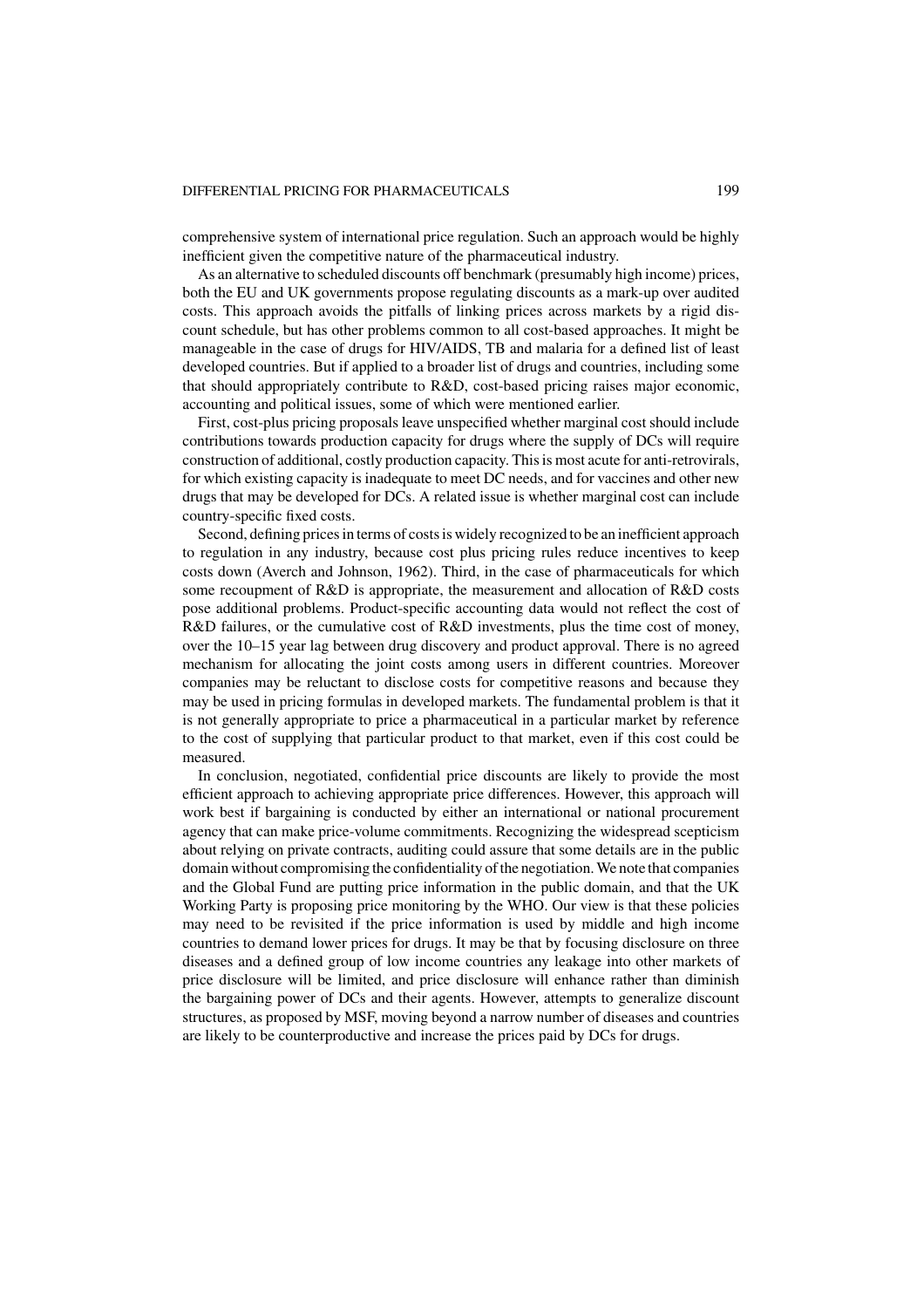## **6. Compulsory Licensing: Doha and Beyond**

The TRIPS agreement in 1994 introduced 20 year patent protection for pharmaceuticals in all WTO countries with transitional arrangements for DCs. In particular less developed countries were exempt until 2006,—delayed at Doha in 2001 until 2016 (WTO, 2001). IP protection was not backdated but applied prospectively, with a requirement to set up a mailbox from 1995 such that when patent protection was introduced all products registered since 1995 could receive protection.

Under Article 31 of the TRIPS agreement compulsory licensing (which requires the patent holder to grant a license to another entity, usually a local generic company, to produce the patented product) was permitted, albeit with requirements for negotiations with the patent holder and for royalties to be paid on "reasonable commercial terms." In "national emergencies" governments could dispense with the need to negotiate. However, compulsory licenses could only be issued "predominantly for the supply of the domestic market."

Following protests the TRIPS agreement was revisited at Doha in 2001 (WTO, 2001). A national emergency was said to include "public health crises including those relating to HIV/AIDS, tuberculosis, malaria and other epidemics." It was also agreed to tackle the issue of restricting compulsory licensing to domestic use, to enable countries with no domestic industry to import compulsory licensed products, and to clarify the definition of public health emergency. However, follow up discussions to resolve this issue broke down at the end of 2002. Whilst there was an agreement on the mechanism, i.e. that no country would report the importation of compulsory licensed products to the WTO, there was disagreement about the scope. The US wanted to confine concessions on compulsory licensing to a defined number of DCs and to a limited number of diseases—HIV/AIDS, tuberculosis, malaria and other epidemics. This was not acceptable to the other countries.

The case against compulsory licensing is strongest if compulsory licensees have no real production cost advantage over originator firms for a given product quality. Since labor is a relatively small part of production cost and many multinational firms have plants in low wage countries, it is not obvious that local firms would have a significant cost advantage. Any country-specific fixed costs of operating in a market will have to be incurred by generic companies also. Originator firms may incur higher costs of providing medical information, monitoring of adverse reactions etc. and other safety issues. However, if these are valued by the country, they do not imply a difference in quality-adjusted cost.<sup>26</sup> If the originator firm charges a price above marginal cost due to market power, the generic licensee faces the same incentives, unless there are multiple competitors.<sup>27</sup> Thus to the extent that originator firms do charge higher prices than potential compulsory licensees, this may simply reflect the risk of price spillovers to other markets that is a concern for multinational R&D-based companies but not for generic manufacturers.<sup>28</sup> The appropriate solution is to reduce the risk of price spillovers, as described above, rather than to permit compulsory licensing.

However, if after the elimination of price spillover risks compulsory licensees still have lower, quality-constant prices than originators, due to lower costs, then there is a case for permitting compulsory licensing of one or more local generic companies and exports to countries that have no local generic producers. The compulsory licensing process should be done by competitive tender, with commitments to assure that the licensee in fact charges the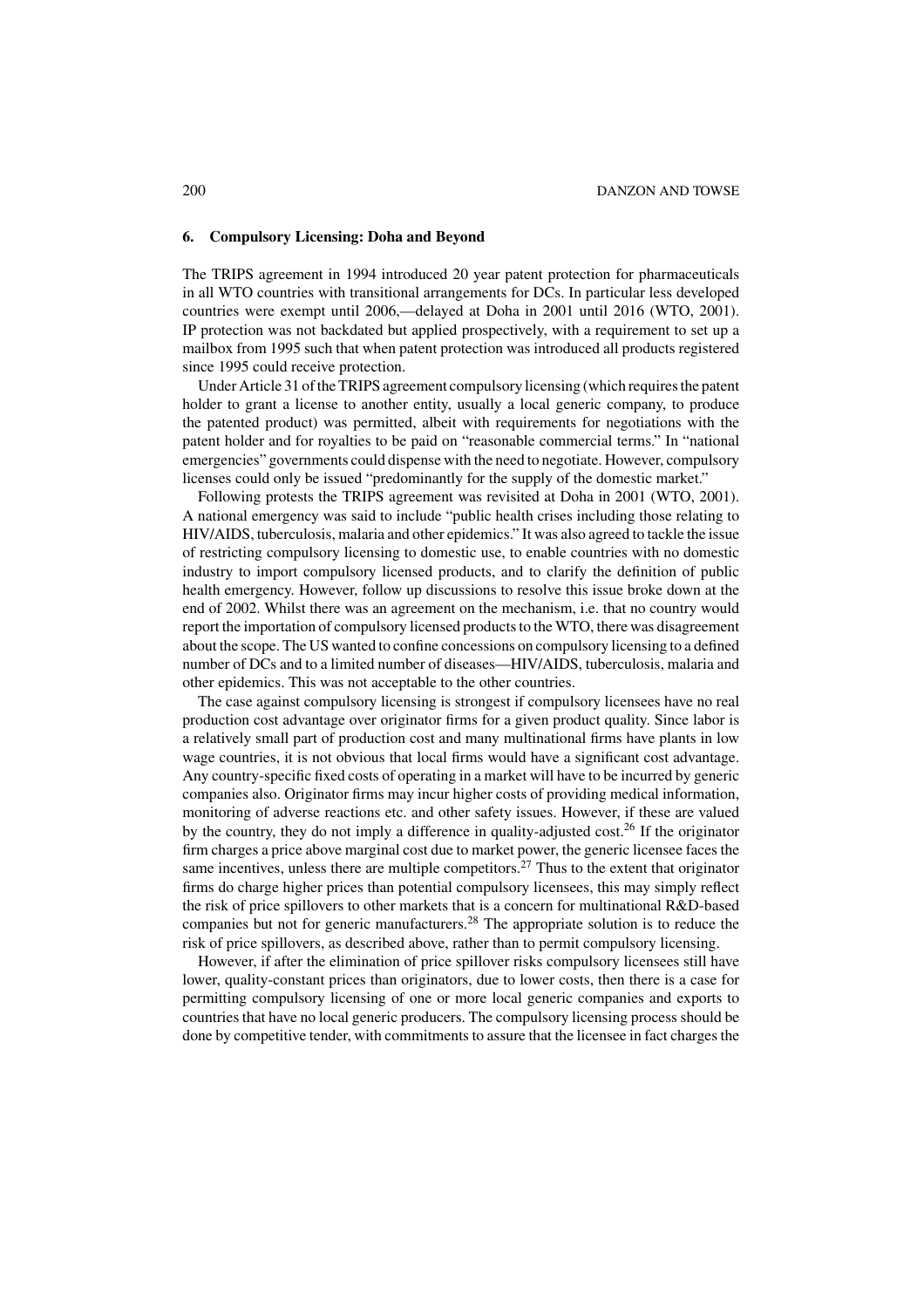lowest feasible price. This assumes that the benefits to consumers in the DCs from access to lower price medicines is large, and that the revenue loss and hence adverse effect on R&D incentives of originator firms is small because their prices would have approximated marginal cost.

Compulsory licensing may also be helpful in circumstances where low income patients lack a third party procurement agent to bargain on their behalf. In such cases, the availability of competing compulsory licensed products would exert competitive pressure on the originator firm's prices. Where governments or international agencies act as procurement agents the potential threat of compulsory licensing will be less relevant, particularly in therapeutic classes with multiple therapeutic substitutes. As discussed above, companies have a commercial incentive to price close to marginal cost in these circumstances.

The risk of permitting compulsory licensing is that this approach may expand to cover a broad range of countries seeking to use compulsory licensing as a way to avoid making any contribution above marginal cost to pay for R&D. Many middle and even high-income countries face health needs for their populations that exceed the budgets available, as new drugs offer new treatment possibilities. It is a fact of life in every country that "needs" are infinite but budgets are finite. Thus many countries could make a hardship case for compulsory licensing of a wide range of drugs. In the absence of clear criteria to define which drugs and countries/ populations should be eligible, the compulsory licensing approach is at risk of undermining the function of patents over broad markets and therapeutic categories. This approach may seem to offer cheap drugs to needy people in the short run, but at the risk of undermining incentives to develop new drugs in the longer run.

A second, often implicit rationale for compulsory licensing is industrial policy, since compulsory licensing has the effect of transferring revenues that might have accrued to a multinational company to a local firm. If there is an implicit infant industry or local production rationale for compulsory licensing, this argument should be made explicit and evaluated on its merits.

## **7. Conclusions**

Differential pricing would go a long way towards making drugs that are developed for high income countries available and affordable in DCs, while preserving incentives for R&D. Differential pricing based on Ramsey pricing principles, which implies prices inversely related to demand elasticities across markets, is consistent with the criterion of economic efficiency. It is also consistent with standard norms of equity.

Unfortunately, actual price differentials are not optimal, partly because manufacturers are reluctant to grant low prices in low-income countries because these low prices are likely to spill over to higher-income countries through parallel trade and external referencing.

To achieve appropriate and sustainable price differences will require either that higherincome countries forego these practices of trying to "import" low prices from low-income countries or that such practices become less feasible. The most promising approach that would prevent both parallel trade and external referencing, is for payers and companies to negotiate contracts that include confidential rebates. With confidential rebates, final transactions prices to purchasers can differ across markets without significant differences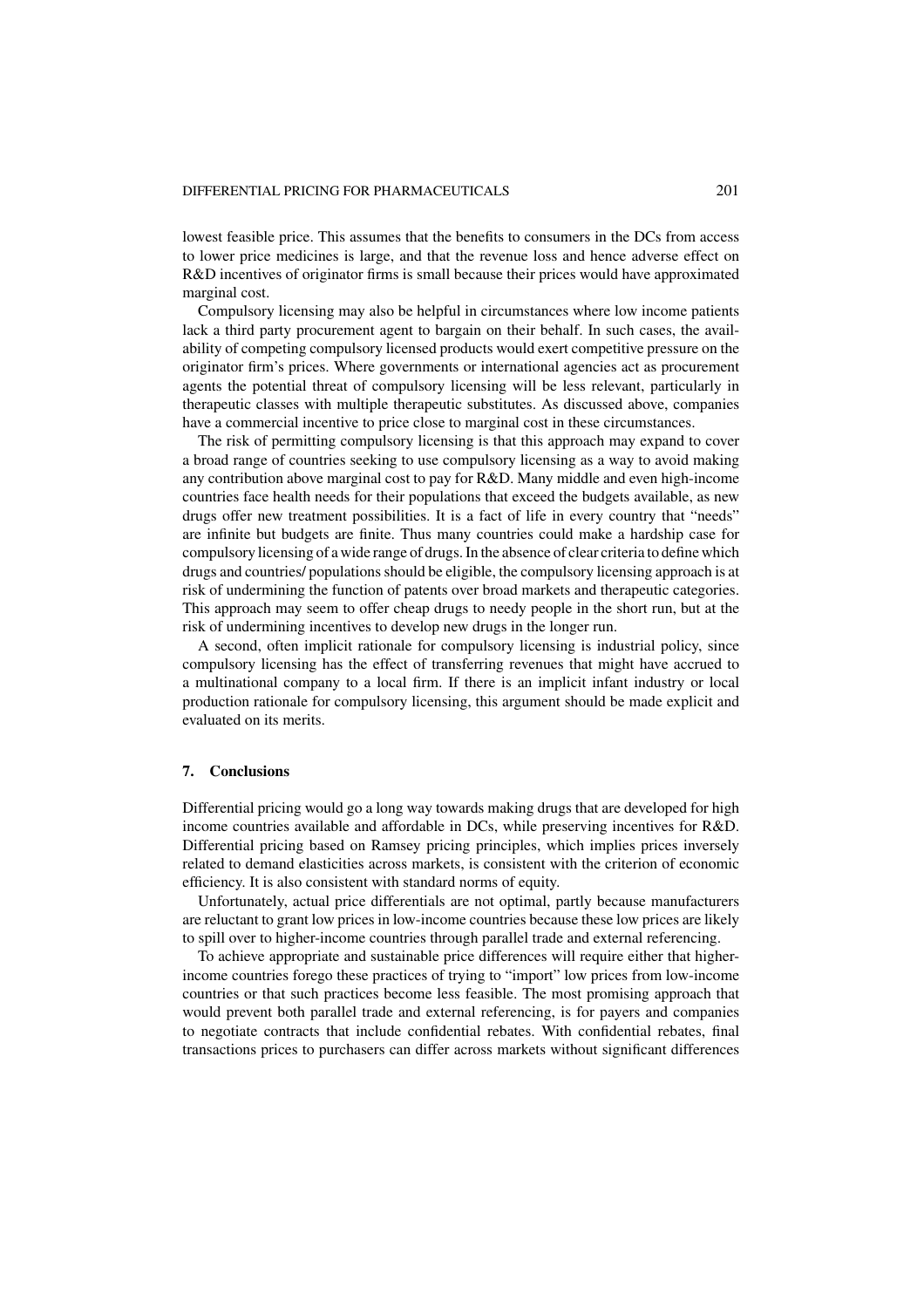in manufacturer prices to distributors, such that opportunities for parallel trade and external referencing are eliminated. As long as higher income countries can and do attempt to bargain for lower prices that are given to low income countries, companies will rationally be unwilling to grant these low prices to the low-income countries. This severely undermines the ability of these countries to achieve access to existing drugs, which in turn creates hostility to patents. However, patents need not—and probably would not—entail high pricemarginal cost mark-ups in low income countries if companies could be confident that low prices granted to low income countries would not leak to high and middle income countries.

Differential pricing alone cannot solve the problem of creating incentives for R&D to develop drugs for diseases that are confined to DCs, for which there is no high income market to pay prices sufficient to pay for the R&D. Differential pricing will also not fully resolve the problems of affordability for existing drugs if these have high marginal costs due, for example, to high production or distribution costs—or if intermediaries add high margins, such that retail prices are significantly higher than manufacturer prices. Chronic medications, especially those that are costly to produce such as anti-retrovirals, may be unaffordable for the neediest populations even at prices close to marginal cost. In such contexts, differential pricing can reduce but not eliminate problem of making drugs affordable to DC populations.

It is important that the option of compulsory licensing is available for use if generics have lower production costs than originators or if governments or other agencies are not procuring on behalf of low income populations. However, given the risks inherent in the compulsory licensing "solution," it seems best in practice to first try the approach of strengthening market separation, to enable originator firms to maintain differential pricing. In these circumstances originators can be expected to offer prices comparable to the prices that a local generic firm would charge, eliminating the need for compulsory licensing.

#### **Notes**

- 1. Even with prices at marginal cost in DCs, the neediest patients may require subsidies for chronic medicines and for those with high production costs. In these cases differential pricing can still be an important part of, but not the whole of, a solution.
- 2. The opportunity cost is the highest alternative return that the company could have realized on the funds invested (See DiMasi, Hansen and Grabowski, 1991, 2003).
- 3. Drug discovery is a pure joint cost. Drug development, including clinical trials to prove safety and efficacy, is increasingly a joint cost with the harmonization of requirements and conduct of multi-country trials that are used for regulatory submissions in many countries.
- 4. Vaccines and biologics may be an exception, with relatively high production costs.
- 5. Ganslandt, Maskus and Wong (2001) propose such a scheme for drugs for DCs, with developed countries funding the purchase of licensing rights. This addresses the problem of lack of purchasing power as well as allocative efficiency. Lanjouw (2002) proposes a variant whereby companies can opt to either have patent rights in rich countries or in poor countries but not in both. However, this does not reduce the need to price above marginal cost in the rich markets and if, as we argue, prices in poor countries will be set close to marginal cost, then it has no substantive effect on static efficiency. Unlike the Ganslandt et al. proposal, the Lanjouw proposal does not enhance incentives to develop drugs for predominantly DC diseases.
- 6. Watal (2000) and Fink (2001) also consider the case of India, modelling price increases following patent introduction, using assumptions about demand elasticity. However, the critical issue is the likely demand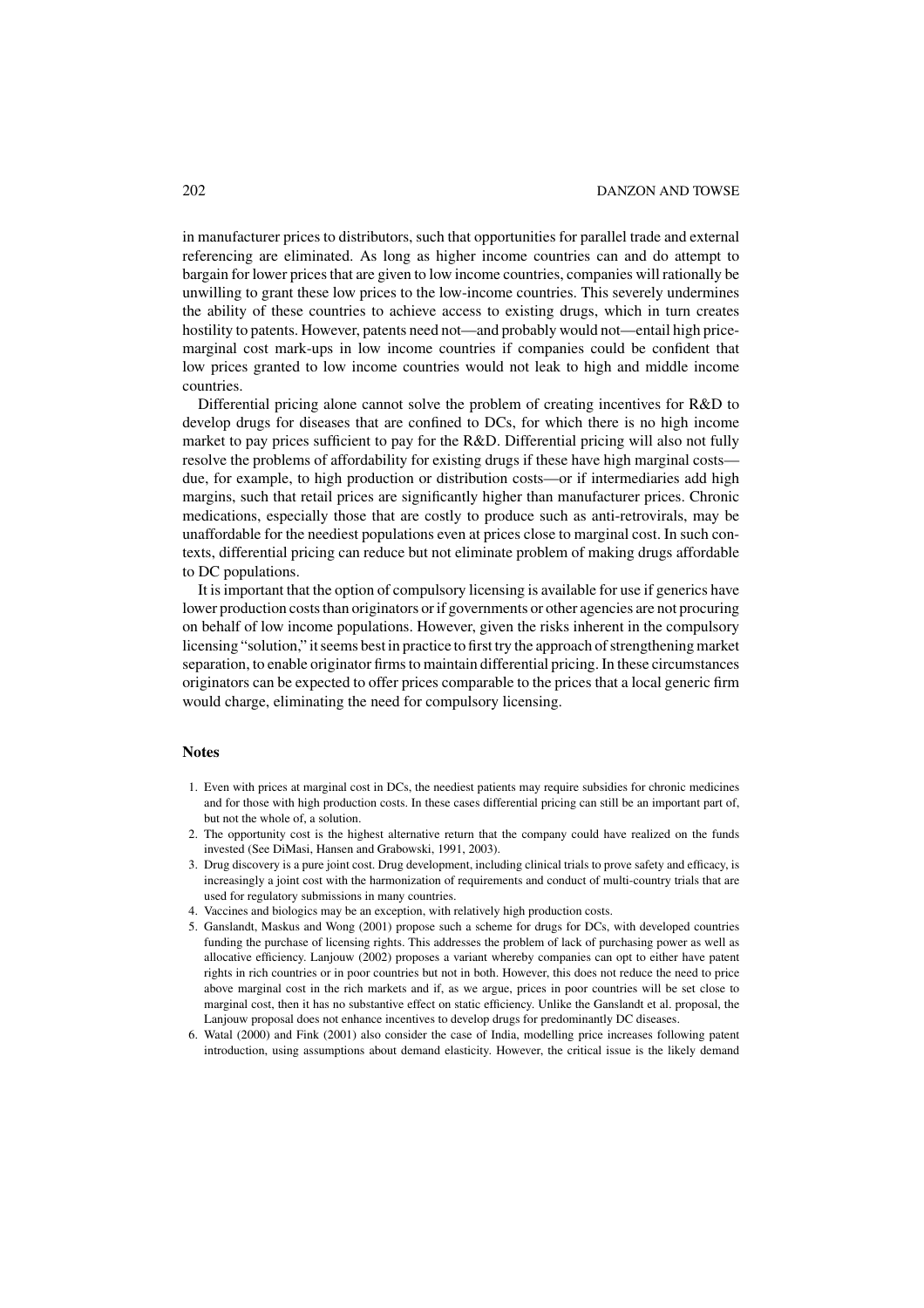elasticity of third party payers purchasing for the currently uninsured, not the demand elasticity of those who are currently buying drugs.

- 7. It has been put to us that third party payers in DCs may have less bargaining power than those in high income countries, but there is no obvious reason why this should be the case. The key is an ability to deliver increased volume in exchange for price discounts.
- 8. With multiple products and nonzero cross-price elasticities, optimal price mark-ups should take into account these cross-elasticity effects; with multiple firms, strategic interactions by firms should also be taken into account (Breutigam, 1984; Laffont and Tirole, 1993; Prieger, 1996; Danzon, 1997).
- 9. This may not always be the case when some patients have access to third party buyers as we note in our discussion of differential pricing in the USA in Section 4.3.
- 10. As these utilities expand across national boundaries, allocating joint costs across countries may become more problematic, and problems may arise similar to those already experienced by pharmaceuticals.
- 11. Lower labor cost is only a small fraction of total production costs, hence is unlikely to account for significant price differences. The legal liability system in the US may also contribute to its higher prices, at least for some drugs (Manning, 1997).
- 12. The UK and the Netherlands attempt to "claw back" the profit that accrues to the pharmacy when it dispenses a cheaper parallel import rather than brand.
- 13. Malueg and Schwartz (1994) found that mixed systems (in which blocks of countries with similar income levels permit parallel trade) yield greater benefits than either uniform pricing in all markets or complete discrimination (i.e. a different price in each country), provided that there were no "holes" in the groups. They argue that the EU should put its member states into sub-groups banded by income and only permit parallel trade within each subgroup.
- 14. President Clinton's 1994 Health Security Act proposed to limit US prices to the lowest price in 22 countries.
- 15. Danzon, Wang and Wang (2003) provide evidence on lags in launch.
- 16. We are indebted to Jayashree Watal for emphasizing this point.
- 17. This is explained in more detail in Danzon (1997).
- 18. Under the 1990 OBRA Medicaid agreed to adopt open formularies in return for the best price discount provisions, that is, to give up the potential for state Medicaid buyers to use formularies to increase price elasticity in exchange for exploiting the discounts obtained by private sector purchasers. Some states no longer adhere to this—for example, Florida recently required companies to give a larger discounts (or assure cost savings through other means) as a condition of having their drugs listed on the Florida Medicaid formulary.
- 19. For evidence, see CBO (1996). Formally, given the Medicaid best price provision (or linkage between any two markets), the firm will set the price based on a weighted average of the elasticities in the two separate markets. If the less elastic market is significantly larger, this dominates the common price and the more elastic market will face a higher price than it would if markets were separate (see equation (5) below).
- 20. WTO laws prohibit export quotas which may affect restrictions on parallel exportation. Patent holders could, however, design licensing agreements and purchasing contracts in such a way that their products were only legally for sale in the domestic market—providing national competition regulations did not prohibit companies from including such restrictive clauses in licensing and purchasing contracts.
- 21. In the case of a cartel, public disclosure makes it easier for participants to monitor each other's prices and hence to detect and sanction a company that undercuts the cartel price.
- 22. In contrast there is often price disclosure for context-specific public projects such as buildings, where information on the winning price bid has limited spillover effects as it is a one-off purchase.
- 23. It expects that the first two rounds of grants will lead within 5 years to a six fold increase in the numbers of patients in sub-Saharan Africa receiving anti-retroviral drugs and a two fold increase in the numbers in other DCs being treated, giving a total of 790,000 recipients. The numbers of additional patients receiving TB and malaria treatments are even higher.
- 24. These rates, together with the list of countries and of diseases are included in Annexes to the Regulation. This makes them easier to amend and so change the scope of the proposal.
- 25. The prices in the two markets are not the same but are linked by a fixed discount percentage.
- 26. It may also be that innovator companies value the data on the use of their product for product support in other markets, in which case they may not regard it as a cost to be recovered in local prices.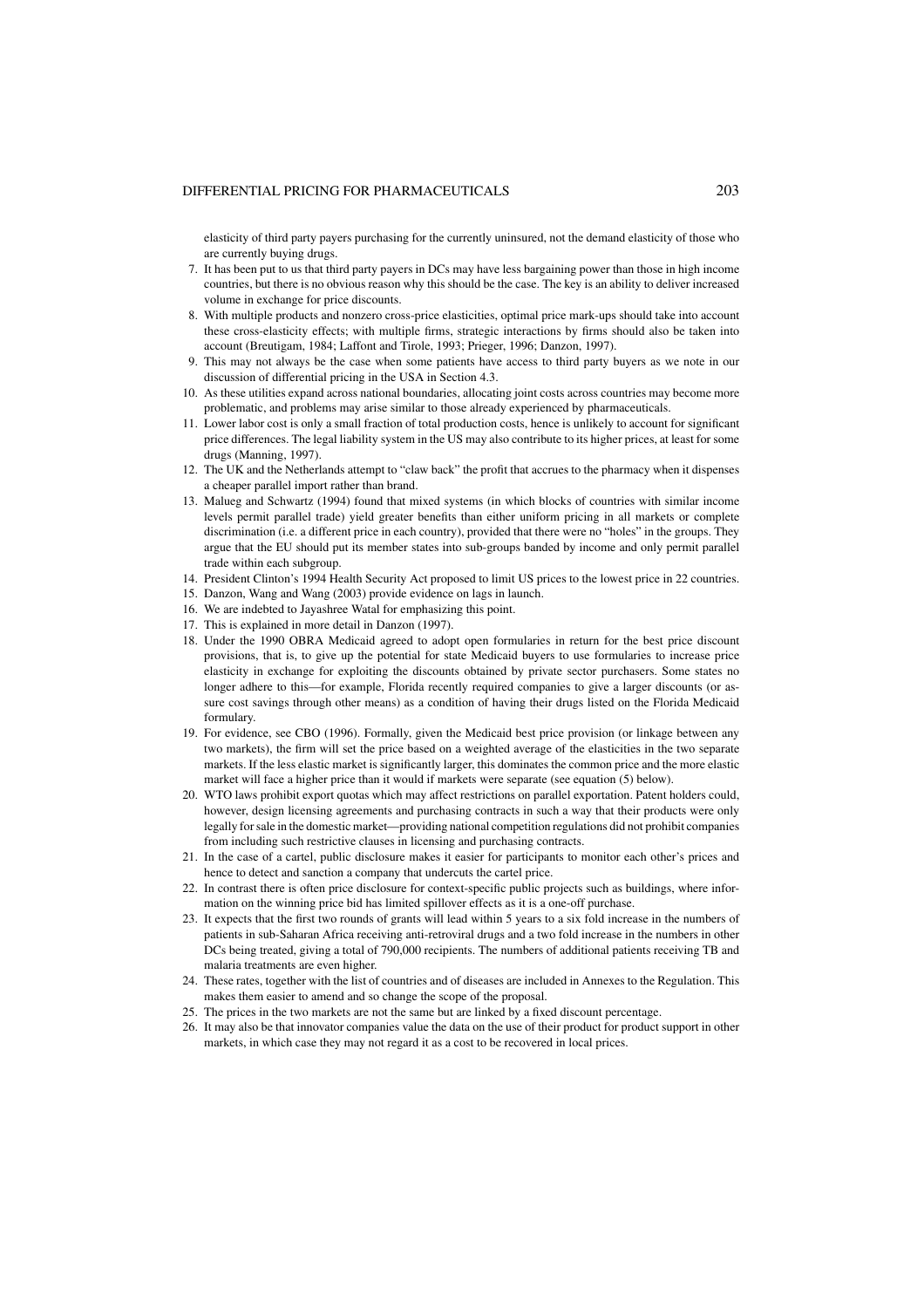#### 204 DANZON AND TOWSE

- 27. Consistent with this, a sole generic producer in a market typically "shadow prices" just below the originator price.
- 28. Price spillovers are not a social concern for generic manufacturers, including those with international operations, assuming that they incur minimal investments in R&D. In any case, in markets such as the US or Germany or the UK, generic prices are determined by local competition, not by prices in other countries.

# **References**

- Averch, H. and L. Johnson. (1962). "Behavior of the Firm Under Regulatory Constraint." *American Economic Review* 52, 1052–1069.
- Baumol, W. J. and D. F. Bradford. (1970). "Optimal Departures From Marginal Cost Pricing." *American Economic Review* 265–283.
- Breutigam, R. R. (1984). "Socially Optimal Pricing with Rivalry and Economies of Scale." *Rand J. of Economics* 127–134.
- Commission on Intellectual Property Rights. (2002). *Integrating Intellectual Property Rights and Development Policy*. London: Commission on Intellectual Property Rights.
- Danzon, P. M. (1997). "Price Discrimination for Pharmaceuticals: Welfare Effects in the US and the EU." *International Journal of the Economics of Business* 4(3), 301–321.
- Danzon, P. M., Y. R. Wang and L. Wang. (2003). "The Impact of Price Regulation on the Launch Delay of New Drugs: Evidence from Twenty Five Countries in the 1990s." Working Paper, The Wharton School.
- DiMasi, J. A., R. W. Hansen, H. G. Grabowski and L. Lasagna. (1991). "The Cost of Innovation in the Pharmaceutical Industry." *Journal of Health Economics* (10), 107–142.
- DiMasi, J. A., R. W. Hansen and H. G. Grabowski. (2003). "The Price of Innovation: New Estimates of Drug Development Costs." *Journal of Health Economics* 22, 151–185.
- Dumoulin, J. (2001). "Global Pricing Strategies for Innovative Essential Drugs." *Int J Biotechnology* 3(3/4), 338–349.
- European Commission. (2002). *Proposal for a Council Regulation to Avoid Trade Diversion into the European Union of Certain Key Medicines*. 30 October 2002.
- European Commission. (2003). "Access to Medicines." Press release IP/03/748, Brussels, 26 May 2003. http://europa.eu.int/comm/trade/csc/med.htm.
- Fink, C. (2001). "Patent Protection, Transnational Corporations, and Market Structure: A Simulation Study of the Indian Pharmaceutical Industry." *Journal of Industry, Competition and Trade* 1(1), 101–121.
- Grabowski, H. G. and J. M. Vernon. (1990). "A New Look at the Returns and Risks to Pharmaceutical R&D." *Management Science* 36(7), 804–821.
- Ganslandt, M., K. Maskus and E. Wong. (2001). "Developing and Distributing Essential Medicines to Poor Countries: The DEFEND Proposal." Annex of Maskus, K. E., 2001. Parallel Imports in Pharmaceuticals: Implications for Competition and Prices in Developing Countries. Final Report to World Intellectual Property Organization.
- Global Fund for AIDS, Tuberculosis and Malaria. (2002). "Report of the Third Board Meeting, Item 10 Report of the Task Force on Procurement and Supply Management." www.globalfundatm.org/ publicdoc/Third%20Board%20Meeting.pdf.
- Hausman, J. A. and J. K. MacKie-Mason. (1988). "Price Discrimination and Patent Policy." *RAND Journal of Economics* 19(2), 253–265.
- Kremer, M. (1996). "A Mechanism for Encouraging Innovation." Development Discussion Paper No. 533. Harvard University.
- Laffont, J.-J. and J. Tirole. (1993). *A Theory of Incentives in Procurement and Regulation.* Cambridge: MIT Press.
- Lanjouw, J. O. (1998). "The Introduction of Pharmaceutical Product Patents in India: Heartless Exploitation of the Poor and Suffering?" NBER Working Paper Series No 6366.
- Lanjouw, J. O. (2002). "A Patent Policy for Global Diseases: US and International Legal Issues." *Harvard Journal of Law and Technology* (Fall, 2002).
- Malueg, D. A. and M. Schwartz. (1994). "Parallel Imports, Demand Dispersion, and International Price Discrimination." *Journal of International Economics* 37, 167–195.